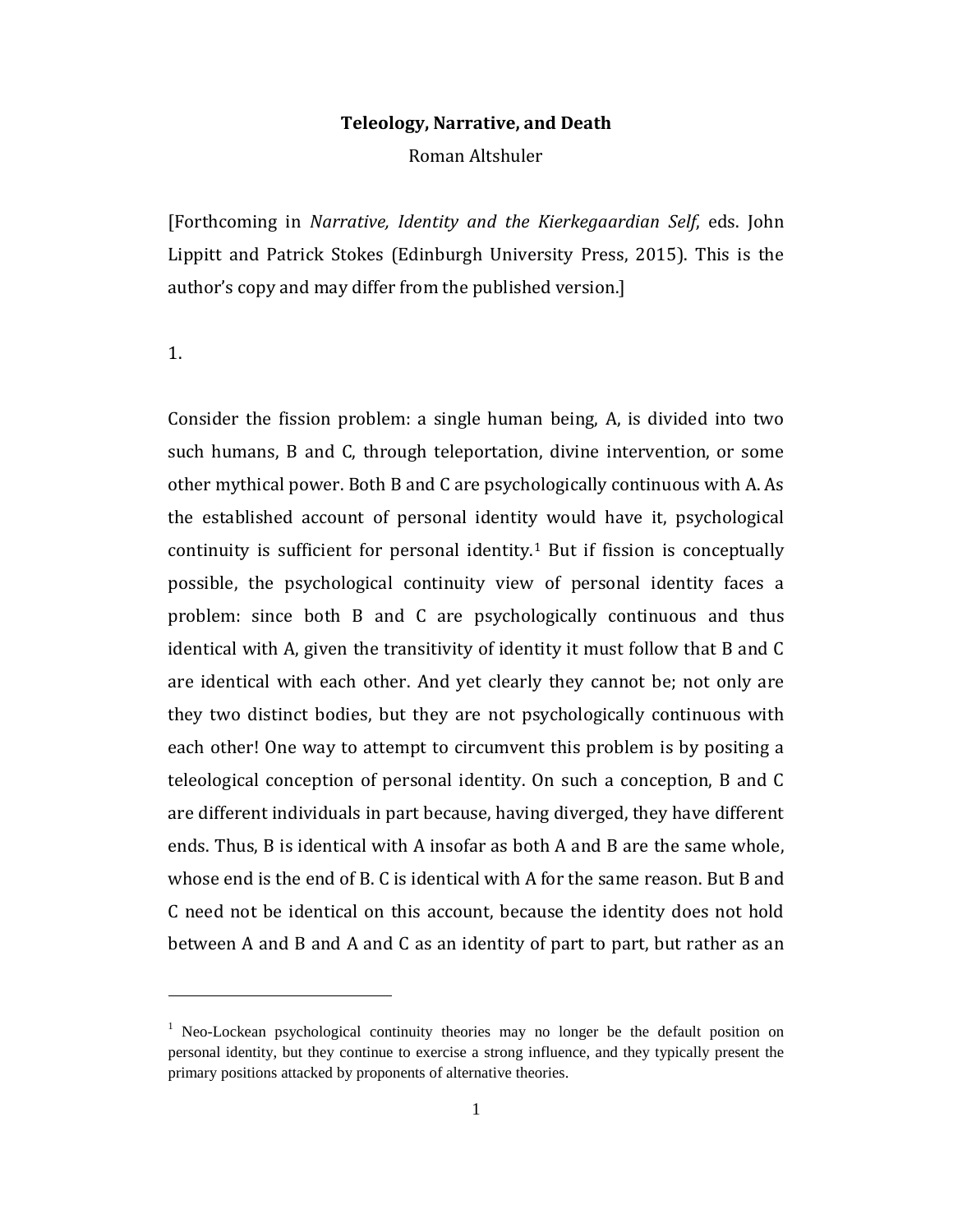identity of whole to whole in time. Similarly, my College has a single basement which serves two buildings, and thus the basement is part of each building in space without the two buildings being identical.

It may thus seem that the best way to address the problem is by switching to what is often taken as the teleological extension of the psychological continuity view—a narrative theory of identity. Such a view aims to preserve what is right about psychological continuity, its reliance on psychological rather than physical features of human beings to explain their continuity through time, while denying that persons are *reducible* to causal chains of psychological states, on the grounds that those states themselves have a meaning only within the wider whole that is the self. We can also extract a teleological theory from Heidegger's view of the self as *Da-sein*, a being defined by its possibility or, as I want to put it, a being that is an *anticipatory whole*. On this view, we have our whole self as the *telos* of our existence. In a sense, however, this is precisely what the narrative view seems to claim, and Heidegger is consequently often lumped together with narrative theorists. Here I want to argue that this is a mistake—Heidegger's account is not a narrative account, but rather provides an alternative view of identity along with the material for a reconfiguration of the role of narrative. After arguing that narrative is neither constitutive of identity, nor supported by Heidegger's view, however, I will argue that this need not mean narrative is dispensable; it serves a crucial role in the expression of identity in action, even if it is not necessarily constitutive of that identity. It may seem, however, that *any* teleological account must be a narrative one. I thus want to begin with a counter-indication.

2.

Augustine's *Confessions*, for example, may be read as a profoundly antinarrative work. While Augustine certainly does lay out the details of his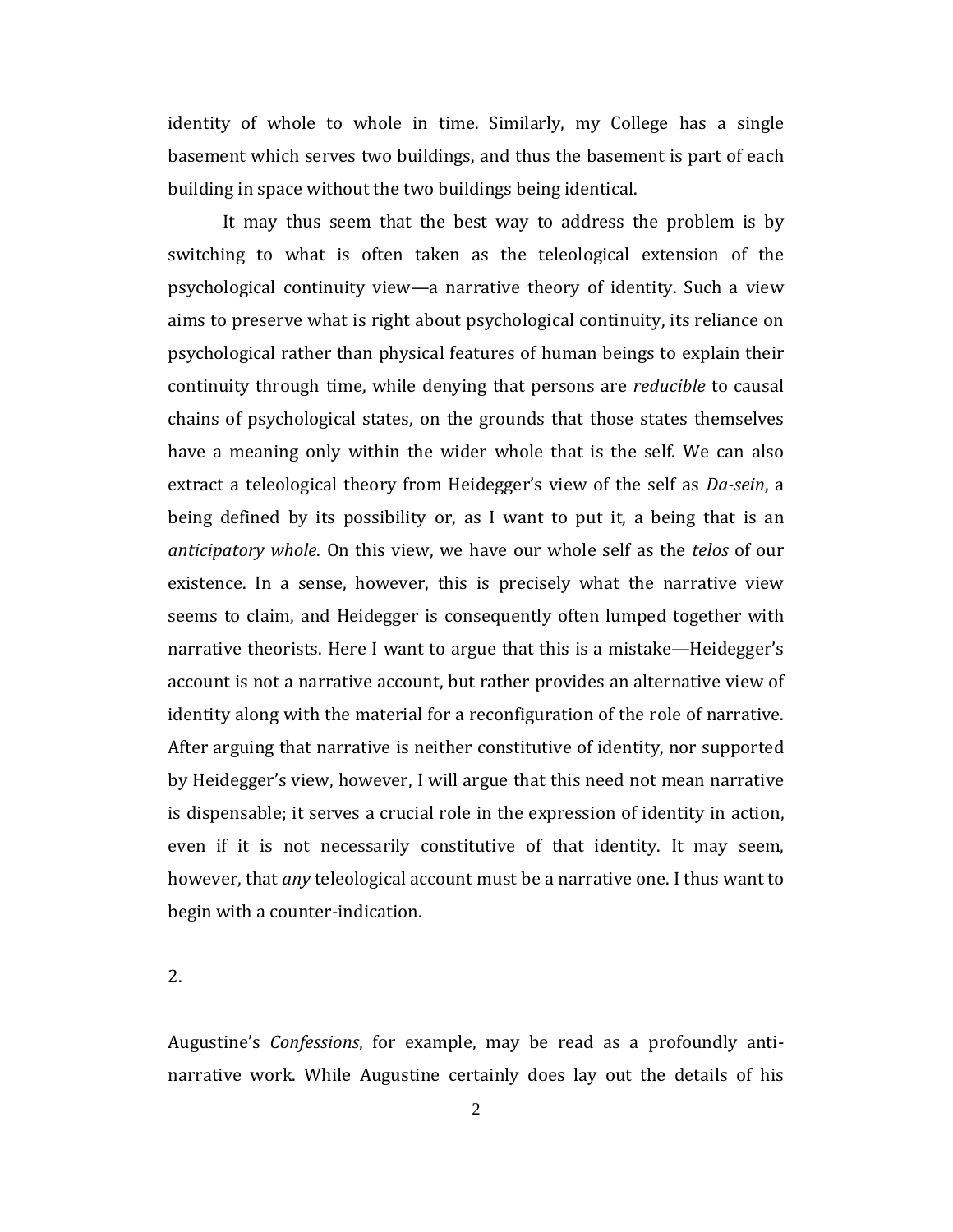youthful sin and consequent conversion in narrative fashion, in Book 11 his discussion of time concludes with a prayer that,

I may be gathered up from my old way of life to follow that One and to forget that which is behind, no longer stretched out but now pulled together again—stretching forth not to what shall be and shall pass away but to those things that are before me (Augustine 2002, 237).

Augustine's aim, in other words, is to cast off the narrative he has so far laid out; and it is precisely the 'stretching out' of his self in time to which he objects. As he makes clear a few sentences later,

I have been torn between the times, the order of which I do not know, and my thoughts, even the inmost and deepest places of my soul, are mangled by various commotions until I shall flow together into thee, purged and molten in the fire of thy love (Augustine 2002, 237-238).

In other words, Augustine has laid out his previous life as a narrative for two reasons. First, narrativity—where the self is stretched in time, and thus ordered according to past and future, both of which are real only within the soul—belongs to the sinful, fallen condition of humanity. Second, the aim of laying out the narrative is to cast it off, to be unified and purged of the temporal disorder.

We find a similar conception in someone like Kant, for whom the highest good, at least for the individual, is the accomplishment of a holy will (in fact, Kant goes so far as to insist that Christ is an idea of pure practical reason, as the idea of a human being with a holy will). For Kant, as is well known, the moral law is an imperative for us insofar as our inclinations do not of themselves agree with it. Consequently, all human beings are evil in the sense that all human beings can be understood as having chosen to make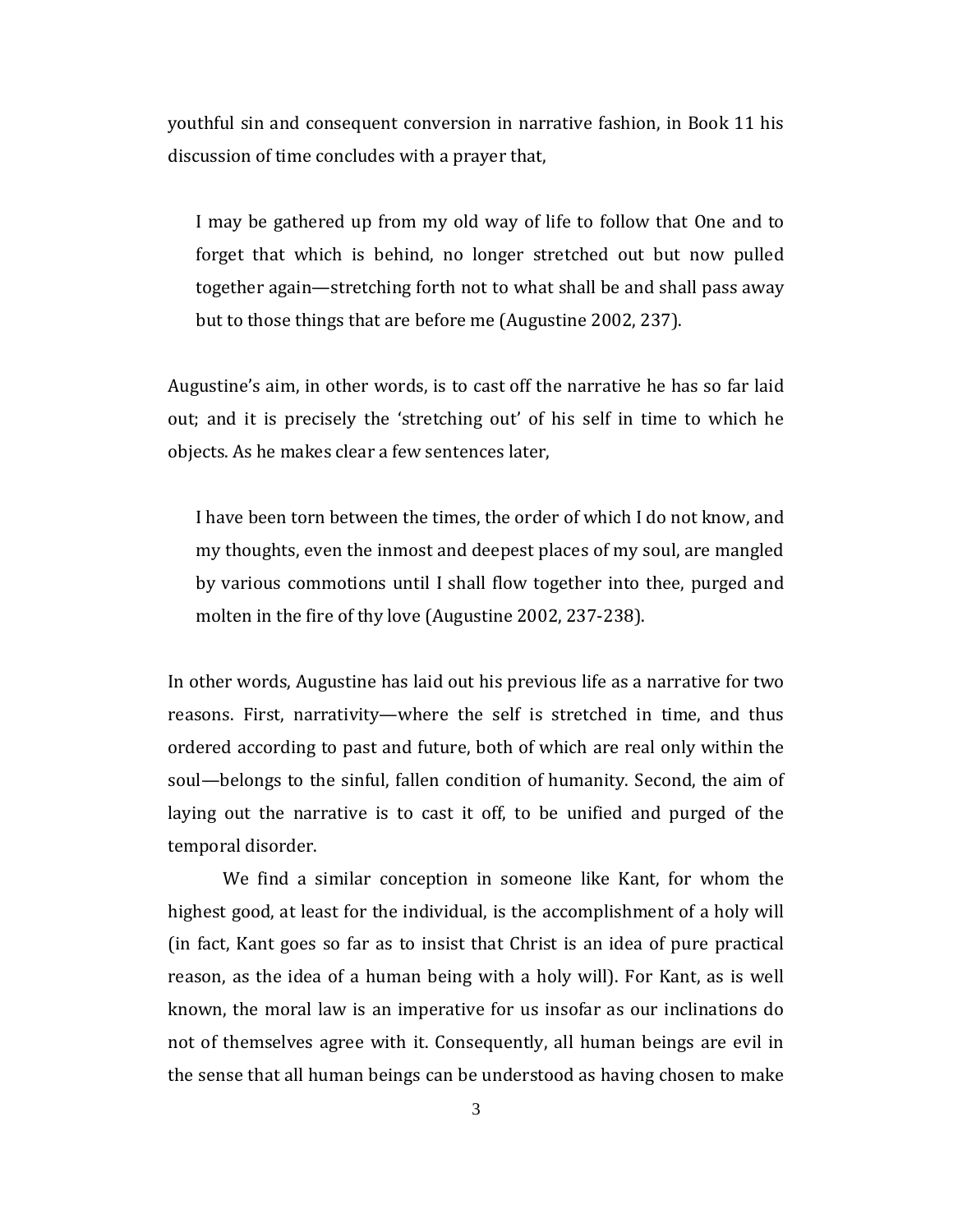occasional exceptions to the moral law when inclinations so demand. The holy will, then, is the ideal of a will whose inclinations are in full agreement with the moral law, such that the agent follows the law willingly. Now for Kant, our fundamental choice of an evil maxim manifests itself through occasional actions either prohibited by or not motivated by the moral law. Thus, overcoming the evil maxim requires making a choice against violating the law. But for Kant, this cannot be a choice we make each time we are faced by a decision—rather, there is only *one* choice, to occasionally violate or to obey the moral law, and this one choice is manifested in many actions. The evil self, then, is always fragmented; it is torn between the moral law, on the one hand, and the multiple contrary incentives to which it is subject in time. It furthermore imposes a guilt on us: since all of us begin in evil, we have always already failed at some point in our lives to live up to the moral law. To overcome the evil maxim—and Kant is not entirely explicit on how that could be done, since "it is less possible to conceive how man, by nature evil, should of himself lay aside evil and raise himself to the ideal of holiness" (Kant 1960, 54, Ak. 6:61)—one must reverse the original choice, in effect choosing a new life for oneself, a life that in a single, unified choice brings together the new self with the old self, subsuming that fragmented self into a non-fragmented whole. While the evil self is 'stretched' among its inclinations, the new self is unified by a single law and no longer tempted by the conditions of time.

I introduce these examples only to suggest that a narrative self—a self extended in time—may not be the only option for a teleological theory, even a teleological theory that emphasizes the temporal dimension of selfhood.<sup>[2](#page-3-0)</sup> For Kant clearly sees the holy will as the *telos* of human life. And while it is commonly held that the central distinction in his work is that between a

<span id="page-3-0"></span> $2$  In recent work, Rudd (2012) grants that narrative and teleological aspects of selfhood may come apart on some views, though his own view is that they are inseparable. And he frequently writes as if temporality *implies* narrativity. I argue here that both temporality and teleology are independent of narrative, though narrative may presuppose both.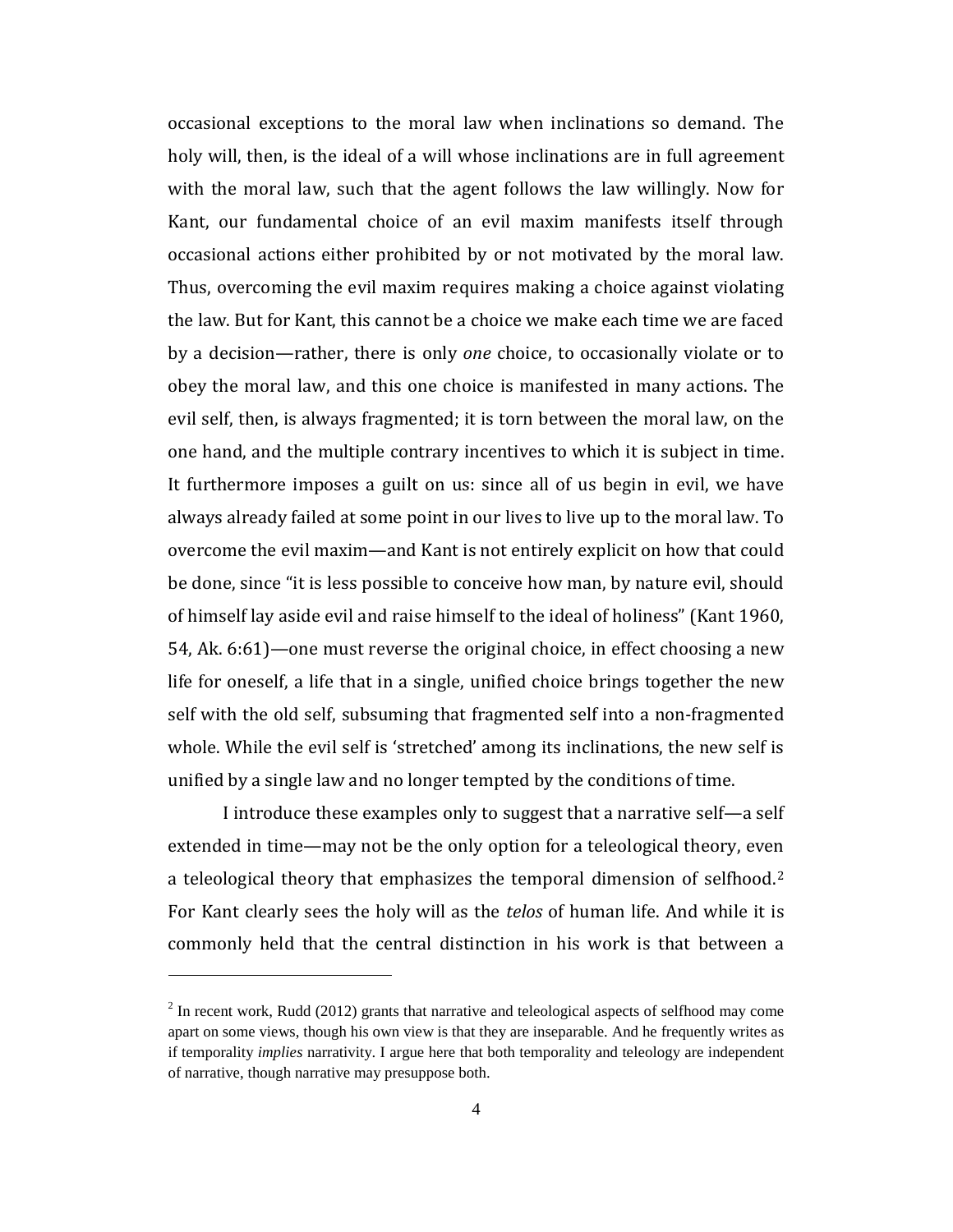temporal world and a completely atemporal one, his account suggests precisely the idea of a third, intermediate temporality—a level at which the discrete actions of a human being are brought together into an articulated whole. In Augustine's case, this is even clearer. In asking to 'forget that which is behind,' Augustine is not asking for amnesia; rather, he is asking not to be torn among the different times of his life, to have his sinful past united with his post-conversion self, a union that remains impossible as long as he remains 'stretched' in time. He is asking not to have his memories taken away, but to allow them to cease to *be* memories, that is, phantom parts of his self that nevertheless stand in opposition to him.

3.

To bring out the point of these examples, I will introduce a distinction between two sorts of temporal unities, each of which has a claim to being constitutive of selfhood. First, there is the narrative conception of a temporally extended whole. By contrast, the Heideggerian picture as I read it—in accordance with Augustine and Kant—is that of a temporal whole. Both pictures, in other words, involve an ordering, and a unification, of events over time. But the unity so produced differs. On the narrative conception, it is extended. On the Heideggerian conception—or at least the version I want to defend—it is not. On this view, to insist on narrativity is to block off an important sense in which our *telos* is the attainment of a unity, by insisting that the past must remain a burden to be entered into my narrative as something that contributes—through a story—to shaping the overall story of my life. And the Heideggerian view, I believe, aims to overcome this sort of dependence of the temporal unity that constitutes my self on my past stories.

To see what I mean, consider the psychological continuity view. Although 'psychological continuity' is now the standard name for a theory of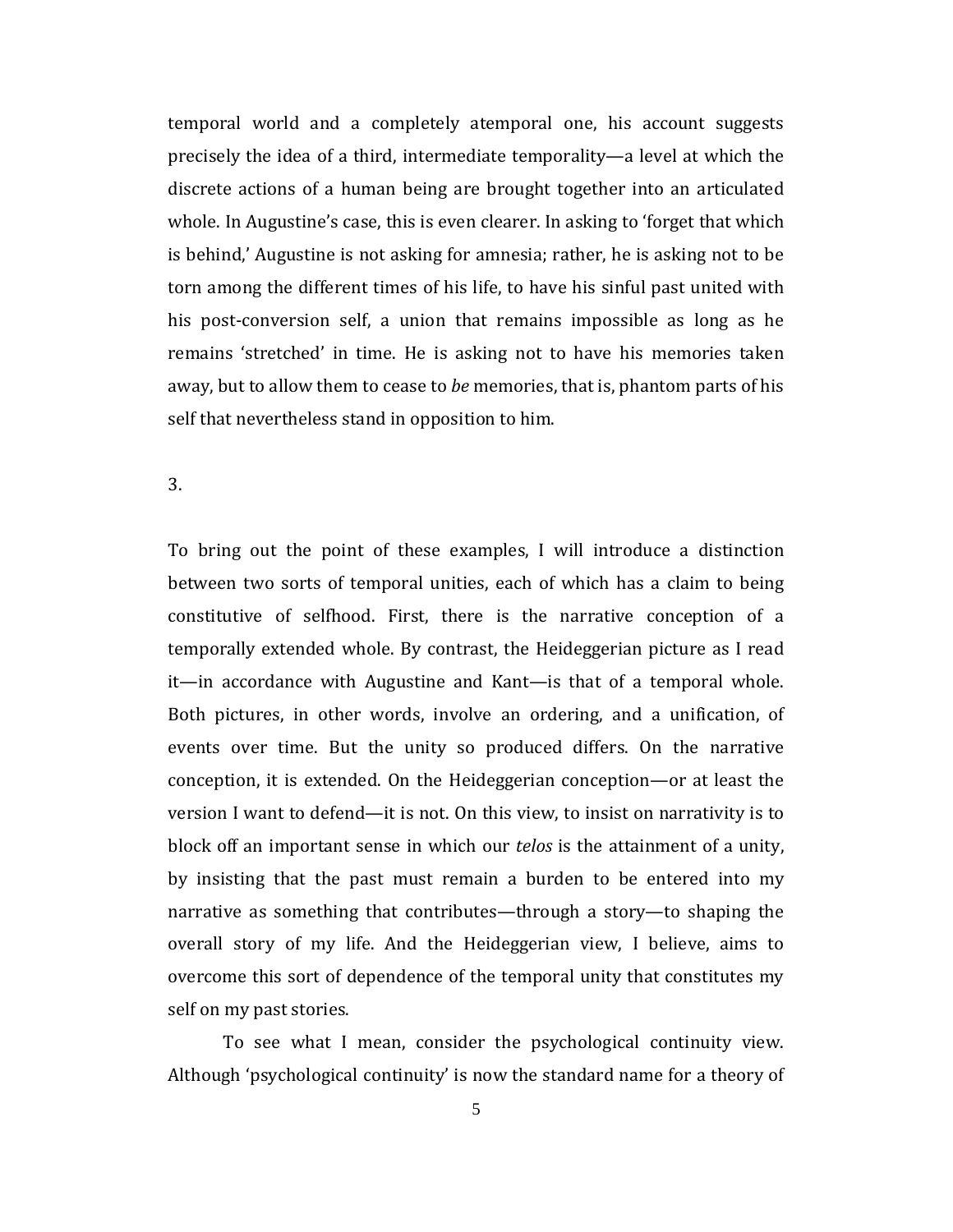personal identity, one often still finds references instead to 'the memory criterion,' and even those who do speak of 'psychological continuity' tend to take memory as the essential component of personal identity. The psychological view assumes that the past cannot be changed, that it consists of fixed events, and that these events causally affect the present. That is, the past is gathered together through accretion, and affects the present through that accretion. Narrative accounts, for the most part, deny this picture of accreting events because the past events—including my actions—derive their meaning from the narrative itself. As Schechtman writes, 'the most salient feature of narrative form in general is that the individual incidents and episodes in a narrative take their meaning from the broader context of the story in which they occur' (1996, 96). The notion of context here has several meanings. First, against the psychological continuity view, it means that events do not occur atomistically such that a life can be reduced to causal relations between them—a life is constituted by a unity, not an accretion. Second, my life as a whole is the background against which events are to be understood. Call this response to psychological continuity—that past events affect the present only insofar as their meaning depends on the whole and therefore cannot fully determine identity—the Accretion Objection.

So far, however, narrative seems to inherit some of the problems of the psychological continuity account, at least from a Heideggerian perspective: it makes personal identity depend strongly on the past. It is true, of course, that past events do not simply impact the present and future causally, but rather through intelligible relations with other events in the context of an overall narrative. However, it is clear that a narrative account depends, to a large extent, on the agent's being able to incorporate her past into a story that leads up to the present and into the future. So past events do place significant constraints on the kind of identity a narrative theory can allow for. In one sense, of course, this is not problematic, but obvious. Our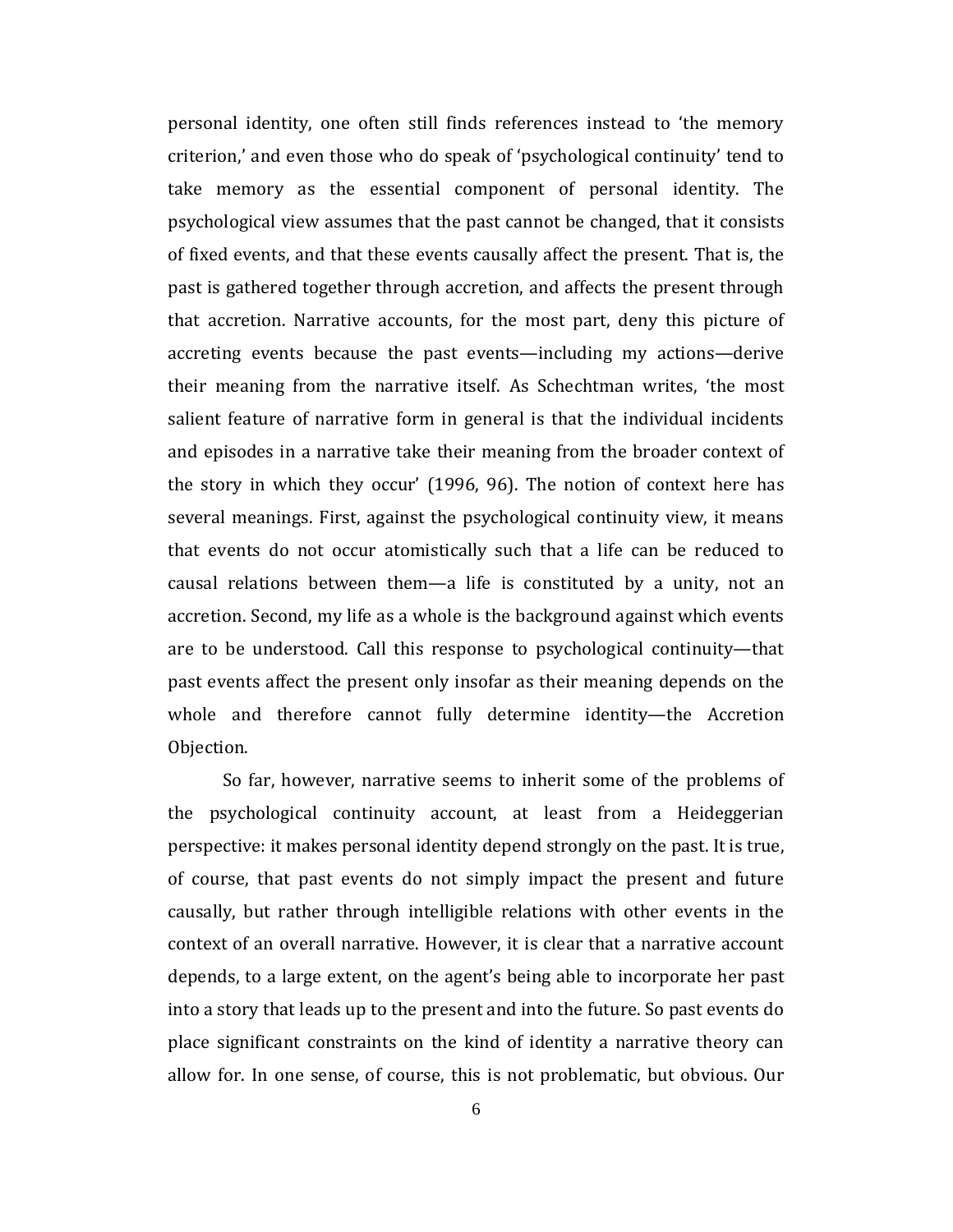past clearly places significant constraints on our future possibilities, both in the sense of what we have the ability to do and what we are predisposed to. Action is possible only on the basis of some sort of character, and that character is shaped in large part by past experience. The question, however, is whether character—the sort of character required to make our actions intelligible—is constituted exclusively by a narrative form.

Galen Strawson, for example, rejects this view. He insists that,

the past can be present or alive in the present without being present or alive *as* past. The past can be alive—arguably more genuinely alive—in the present simply in so far as it has helped to shape the way one is in the present, just as musicians playing can incorporate and body forth their past practice without being mediated by any explicit memory of it (2004, 432).

Now, clearly, Strawson cannot mean here literally that the past need not be present as past; what he means is that it need not be present in the sense of explicit experiential memory. And that seems obviously true: I can certainly know how to hammer in a nail, for example, without remembering my initially clumsy attempts at getting such hammering right. Practice, and experience, leave traces on our body and character, and such traces remain to influence future actions and preferences regardless of whether we remember their genetic origins. Knowing how to walk, for example, is an ability I have to perform a basic action that is not dependent on any memory of my first learning how to walk. And as Kieran Setiya has argued, a concert pianist may similarly perform a complex solo as a basic action, one for which she need not remember her practice (2007, 55).

Schechtman has argued, in *The Constitution of Selves*, that narrative can accommodate Strawson's objection here. She illustrates the point with some helpful examples, contrasting the ways in which a life of financial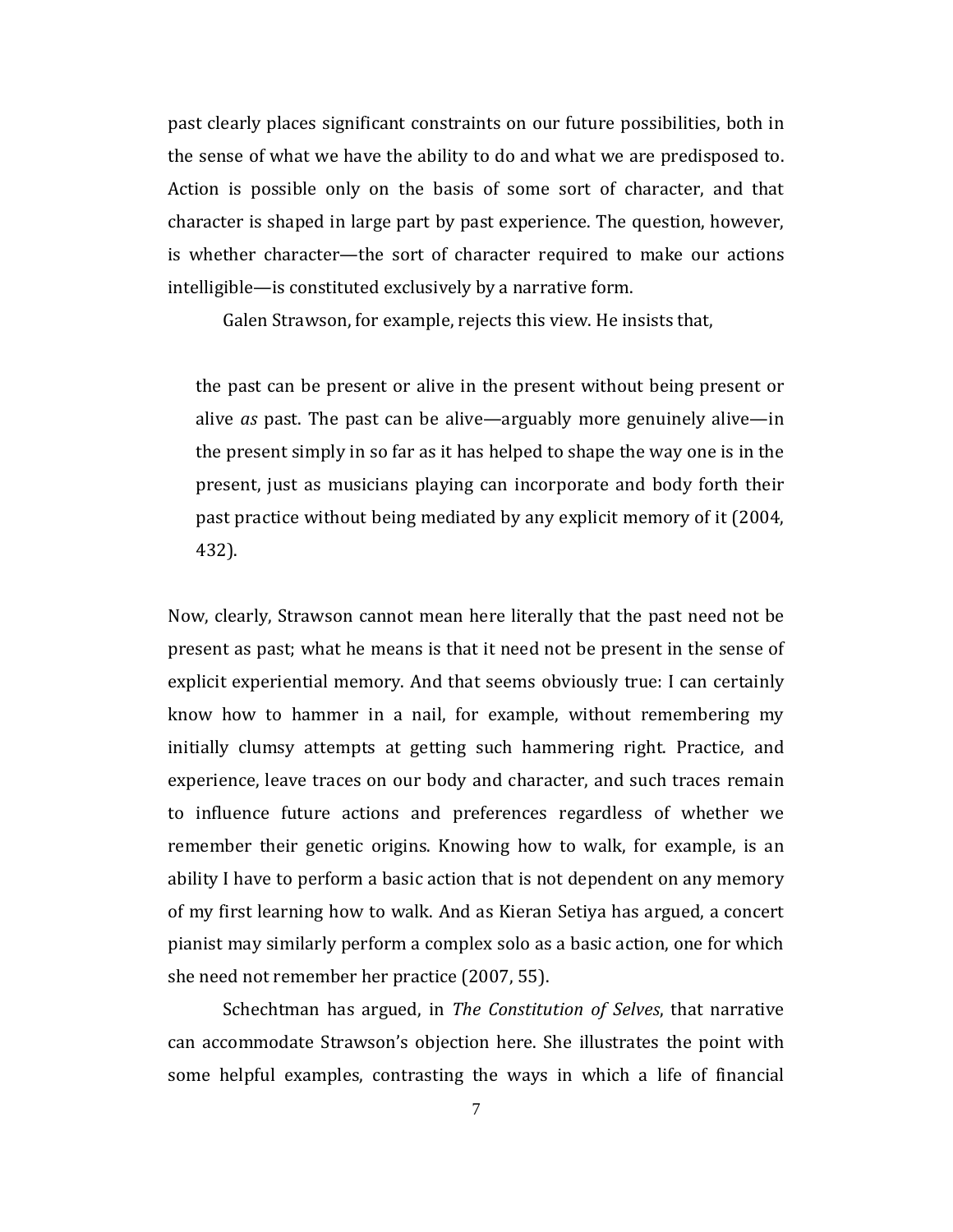security or insecurity may affect a person's behaviour even long after a change in their financial fortunes has taken place (she gives the example of people who, as a consequence of having lived through the Depression, continue to save pieces of string or go out of their way to save pennies to this day). The crucial point here being that the past 'is able to affect the future in this global way … without being mediated through any specific memories,' which we can see from the fact that 'there is no absurdity … in imagining that such a person could suffer some kind of amnesia in which she forgets all particular episodes of her past and yet retains the traits of thrift and financial conservatism that it has caused' (1996, 111). Strawson's objection—that we can incorporate the past into the present without the mediation of episodic memory—thus misses the point against (at least Schechtman's version of) narrativity, conflating it instead with the memory version of the psychological continuity theory.

Not every bit of my past needs to be capable of articulation in terms of episodic memory in order to be alive in the present—that I have a certain ability, for example, already implicates the past involved in using such an ability. And so the ability is already part of my narrative self-conception insofar as I implicitly know that I have it, meaning that I not only have the ability, but also access to it when needed. This account does, it seems to me, raise some interesting problems. For example, it is not clear how fully implicit abilities—especially ones that play a role in my life not because I remember something about my past or can tell a story, but merely because I have and can exercise them—really fit into a narrative account. It seems rather as if they are part of who I am, and my narrative self-understanding (insofar as I have one) must take that into account. It does not seem, in other words, as if these abilities constitute who I am by virtue of their narrative role; rather, it seems that they have a narrative role in my self-explanation because they constitute who I am by virtue of my being able to exercise them. In any case, we might ask whether the past here isn't largely a matter of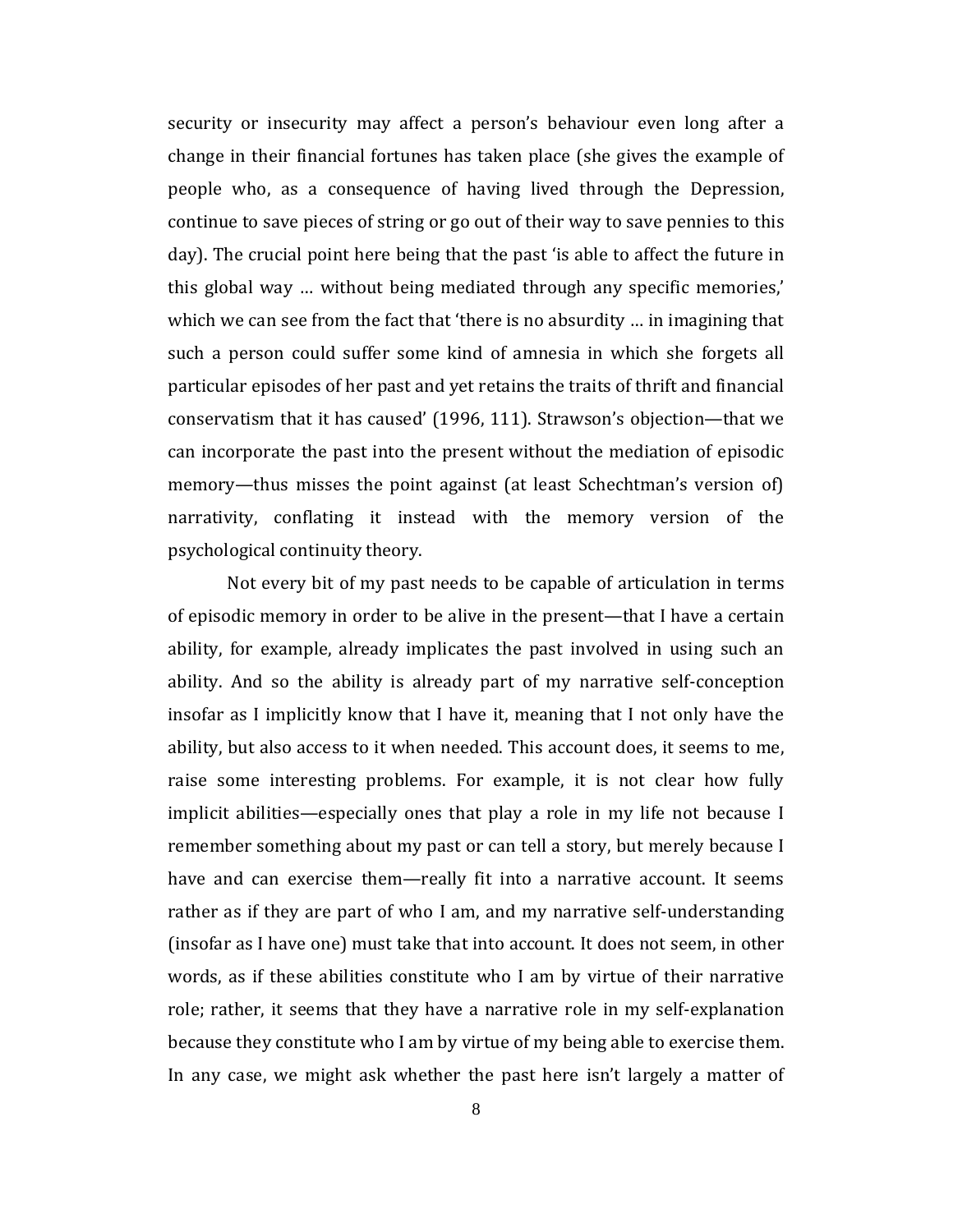accretion after all—whether the narrative view doesn't here backtrack in some way to the psychological continuity view. In other words, it seems as if my past experience is important not as distinct, articulated experience, at least not primarily, but rather as something that has caused me to have some ability, and it is the ability that matters for my narrative.

4.

Of course it is true that the past isn't *just* a fixed accretion—it is alive in what we do, and it shifts in meaning and resonance. But it does so only in light of the generative self-orientation toward the future, as Heidegger would note. Heidegger's view of the self, then, is not as psychological continuity, which builds by accretion, nor as a narrative, which introduces subjects and proceeds to attribute actions and character traits to them. Heidegger's view of the self is as an anticipatory whole. The whole is anticipatory, on this view, because the site of selfhood—the site where the self *does* something, rather than simply *being* something—is always ahead of it. The past provides the matter of the self, but it cannot be the *essence* of selfhood, because that matter has significance, or practical consequence, only insofar as it involves a continual pressing forth into possibilities. So here we have a first challenge to the narrative account: insofar as narrative gives the past an important role to play in constituting the self, that is, insofar as it approaches the psychological continuity account's emphasis on memory, it seems to that extent to downplay the significance of the self's orientation toward the future.

We can, to some extent, mitigate this problem by noting how narrative takes the future into account. Anthony Rudd, for example, writes that,

grasping my life 'as a whole' … involves recognising what my life has been up to now, and attempting to direct the trajectory it will take into the future. The future is part of my life as a whole … not of course as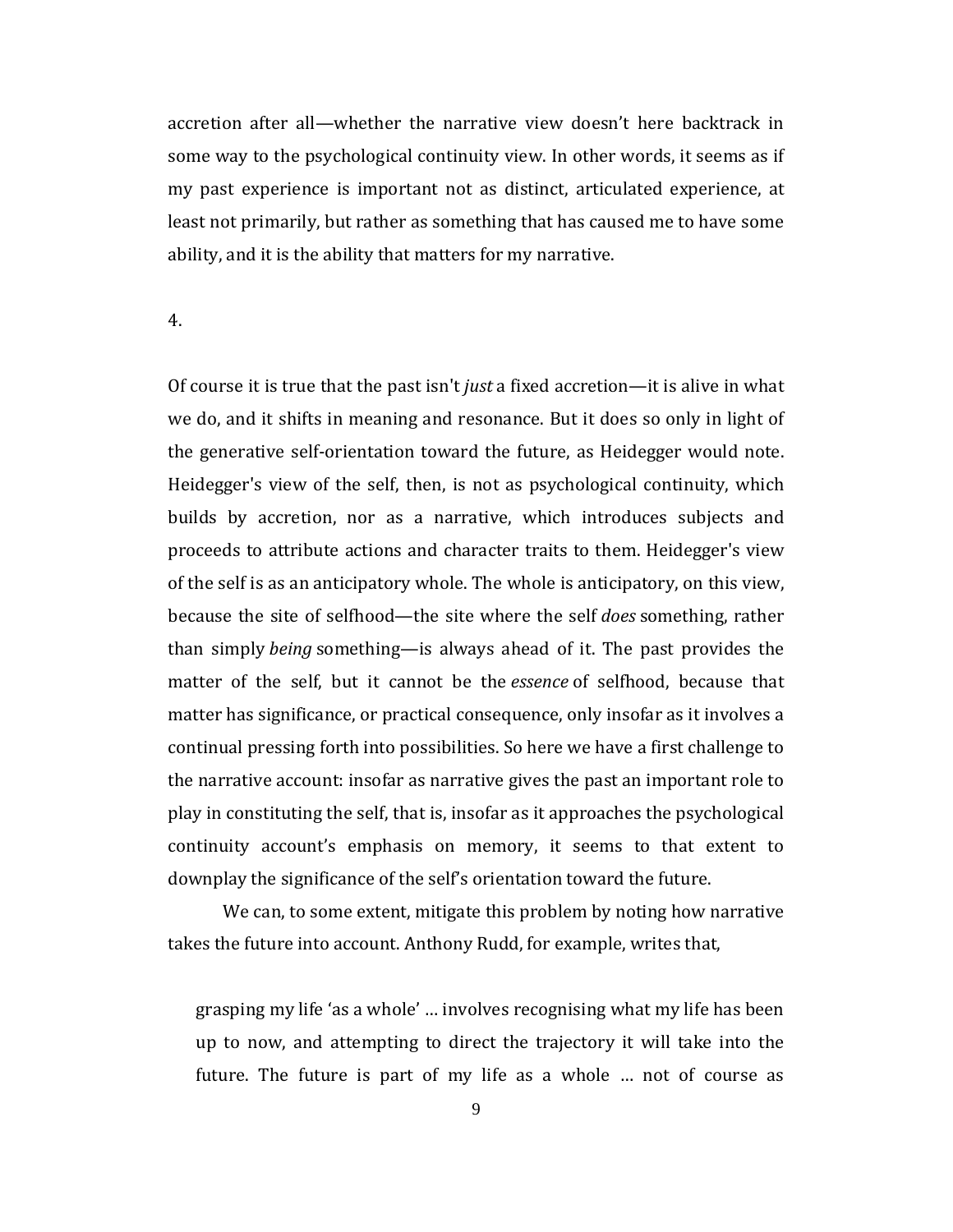something already set, but as what I am shaping my narrative towards. And so the significance I see in my past life is in part dependent on what I am aiming to achieve in the future (2007, 544).

In this sense, then, a narrative theory can make the past dependent on the future: what aspects of my past matter, which aspects enter into my narrative and how, depends on my aspirations, on how I aim to incorporate them. And their meaning is revisable insofar as my aspirations and my sense of my future can change. My aim—my *telos*—thus structures my past within a narrative. Following this line of thought, John Fischer has argued that the evil of death (for most human agents, at least, if not for those incapable of narrative understanding) consists primarily in death's power to cut off our ability to revise our narratives and so to improve our pasts by taking them up into the future (Fischer 2009).

Before returning to this point, let's note that one of the primary appeals of narrative theories rests on the fact that we seem to give narrative explanations of our actions. And these narrative explanations, in turn, seem to require further narratives. That is—as we've seen from Schechtman's account—every action ultimately derives its intelligibility from an overarching narrative of the agent's life as a whole. This seems to suggest that my narrative is constantly open to revision—who I am, in both my past and future, is always open—up until the point where I no longer have a future, that is, my death. Thus, Fischer's suggestion, that the evil of death consists in its cutting us off from the ability to revise our past, can receive a rejoinder: death is not an evil, but rather a good, since it alone allows us to really have an identity; at the very least, if death is an evil, it is only through death that the subject of this evil is constituted. Any identity we have until death is merely provisional, open to revision; death is the great conclusion. And since narrative does not *simply* involve the placing of each event within a whole but, additionally, that this whole have a teleological structure—that it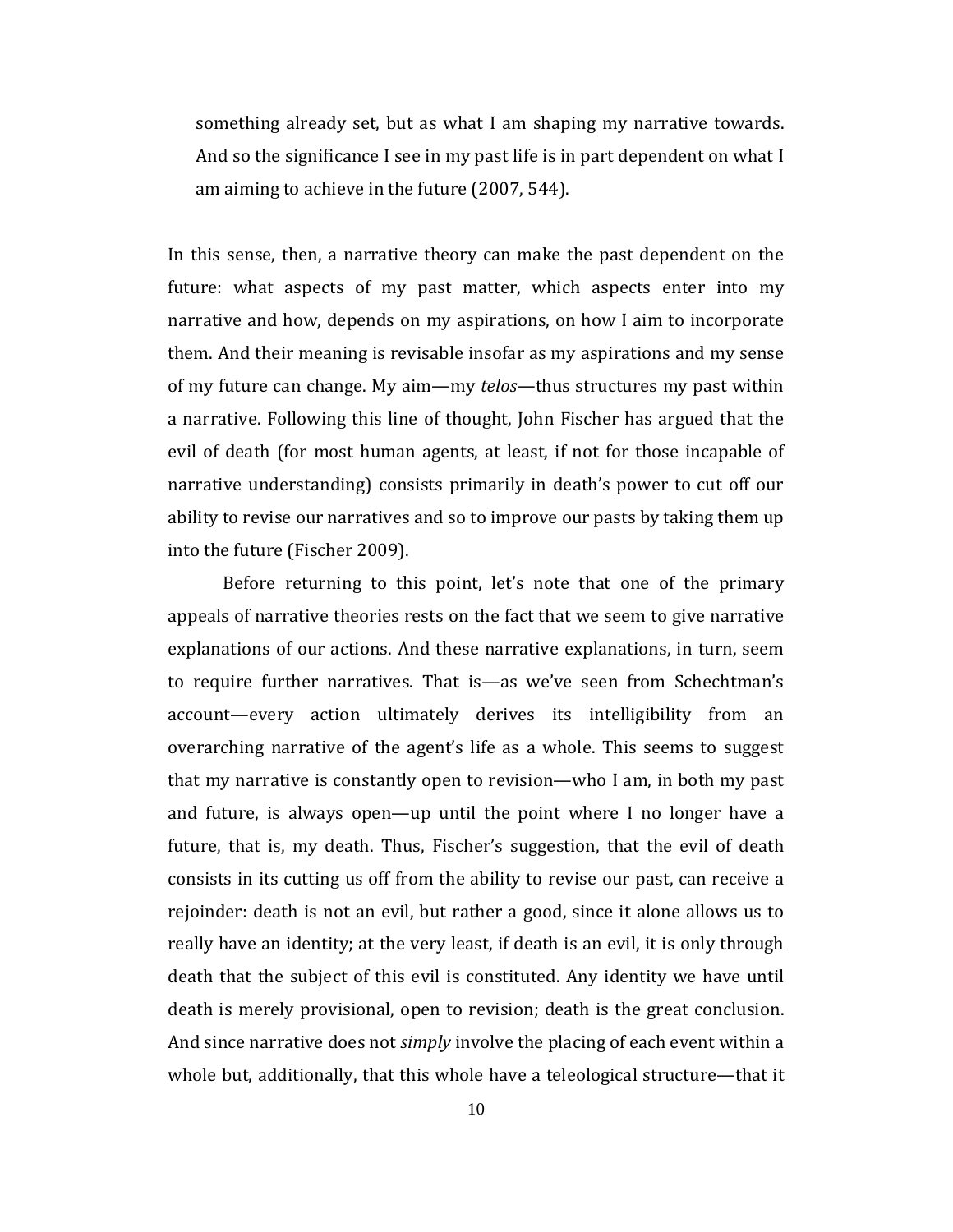derive its overall meaning from the end at which it aims—death seems to be constitutive of narrative. Not, perhaps, *as* the conclusion (few deaths are themselves projects) but as what allows there to be a conclusion in the first place. Is this narrative view of death, then, what Heidegger has in mind with his claim that 'Death is constitutive of the being of Da-sein' (Heidegger 1992, 315)?

5.

If narrative does require that every action rely for its explanation—now in Heideggerian terminology—on its situatedness within a projected possibility into which the agent as Da-sein presses forward, and if, as the narrativist may claim, every such project is itself ultimately intelligible only within a wider project that constitutes the agent's life, then it begins to look as if mortality is an *a priori* necessity for Da-sein. Indeed, a number of Heidegger interpreters have pushed something very much like this line. William Blattner (1994), for example, argues that death is to be understood as a limit to possibility, and as such is encoded in our taking up any possibility as such. Jeff Malpas (1998) has defended a similar reading, arguing that to embark upon a project, to press forward into it, is already to face the possibility of failure. And Bernard Schumacher has attempted to show that, for Heidegger, death is an *a priori* necessity built into Da-sein's existence as possibility. Schumacher (2011, 80-84) correctly responds that this argument cannot go through: from existing as possibility, one cannot know that one is mortal because one cannot know that *all* possibilities must come to an end.

Schumacher is right in his response, I believe, but wrong in the interpretation of Heidegger. Death is not and cannot be simply the failure or breakdown of any possibility whatsoever; it is the breakdown of *all* possibilities. Heidegger's point is not at all that death—existentially understood—is any kind of conclusion. Rather, in addressing death,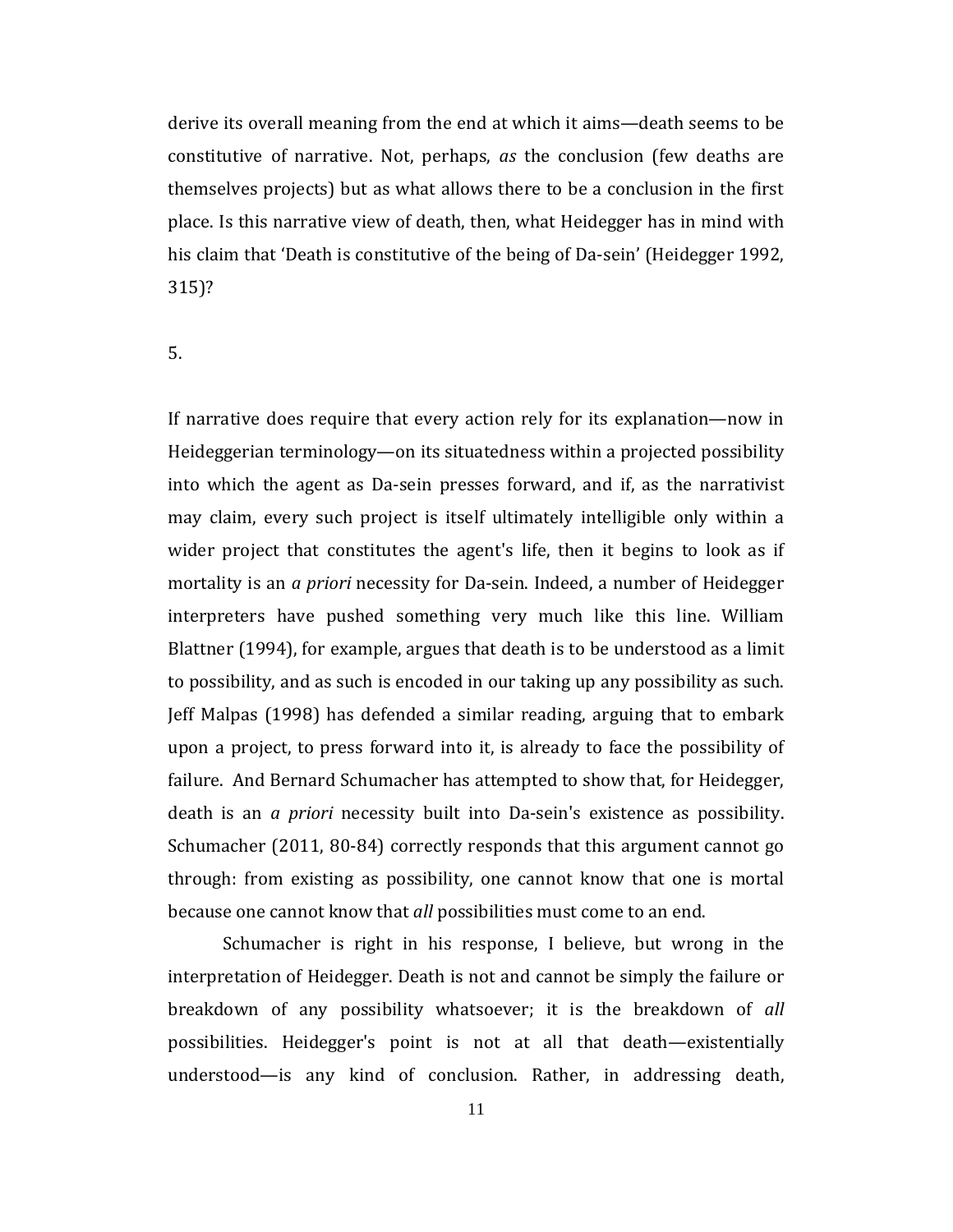Heidegger introduces his all-important conception of temporality. For death, as Heidegger insists, is the possibility of the impossibility of existence.<sup>[3](#page-11-0)</sup> It is also, importantly, non-relational. Let's put these points together. Da-sein exists by pressing itself into possibilities, and since it is being-in-the world, it can only *be something* by relating to its environment, by treating other entities in accordance with its projected possibilities. But death is not relational, and thus Da-sein cannot press forward into it. Death is therefore importantly different from all other possibilities. What all other possibilities share is their tendency to be seen as actualized and thus to cease to be possibilities. 'Being out for something possible and taking care of it has the tendency of annihilating the possibility of the possible by making it available' (Heidegger 1996, 261). Death, because it cannot be pressed into, 'gives Dasein nothing to "be actualized" and nothing which it itself could be as something real' (1996, 262). After all, Da-sein cannot actualize its death since to be dead is no longer to exist as Da-sein.

What death reveals to Da-sein, then, is its existence as pure, nonactualizable possibility. And by projecting this possibility, Da-sein can face the future not in the mode of expectation, of waiting for death as an actualizable event that can befall it, but rather by relating to the future as something purely possible and not to be actualized. By recognizing, that is, that every actuality is made intelligible, ultimately, on the basis of possibility, so that possibility stands 'higher than actuality' (1996, 34). Death, for Heidegger, is thus not an event that bestows meaning on all the actions and events of our lives; it is, instead, what gives Da-sein a relation to those actions and events as essentially unfixed in meaning and thus as determining Da-sein's future only insofar as they are intelligible in light of the openness of that very future. The temporality of the self is not a series of fixed points, but

<span id="page-11-0"></span> $3$  Death is the possibility of the impossibility of existence in that in it, existence—pressing forward into possibilities—is impossible.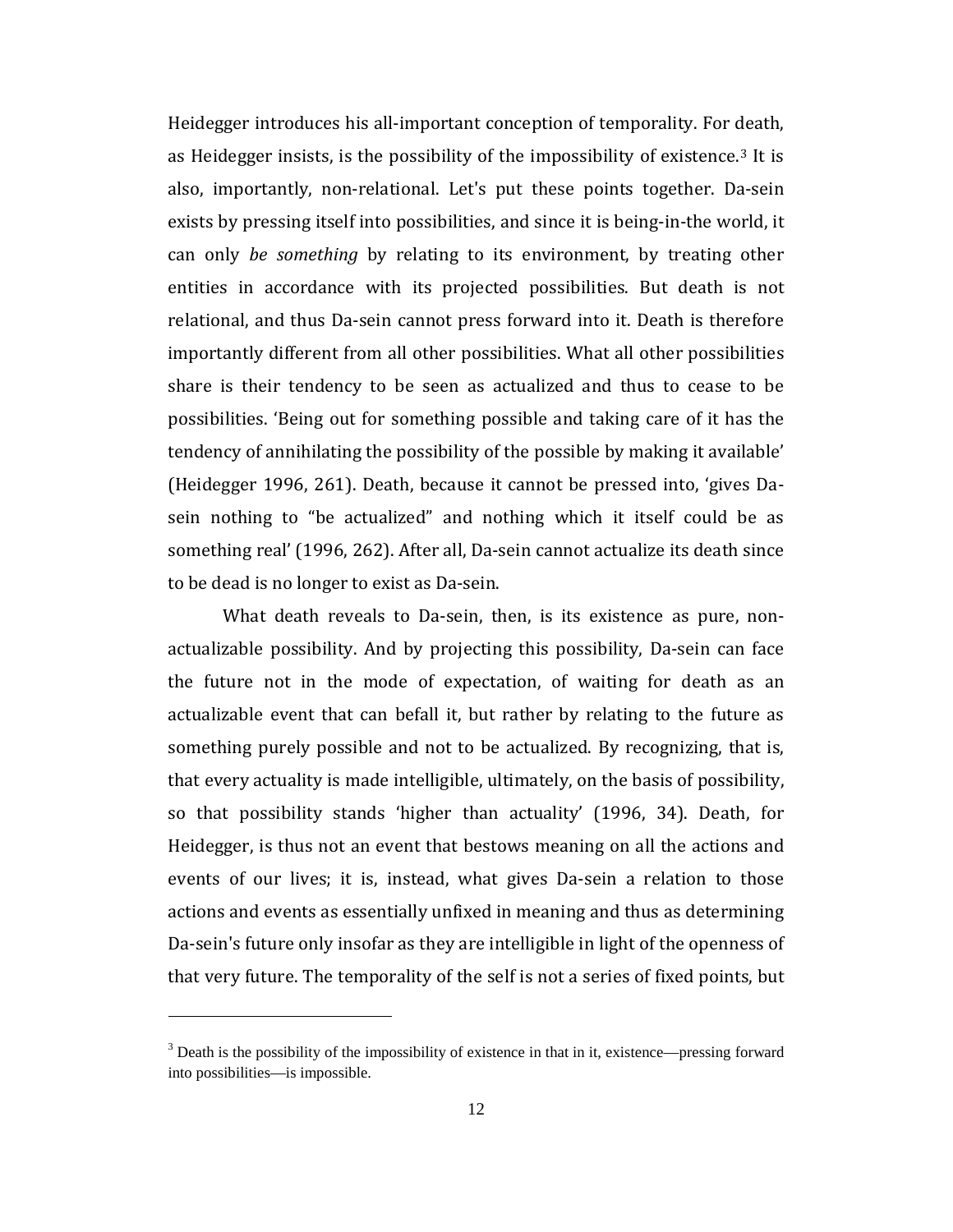of relations such that the past depends for its actualization, its meaning, on a future that is essentially indeterminate. This is also why it is a mistake to interpret Heidegger as arguing that knowledge of our mortality (conceived in the everyday sense) is *a priori* on the grounds that every possibility must come to an end. The point instead is that no possibility we press into is fully determinate in light of death but remains anticipatory: my abilities are abilities to accomplish certain tasks or meet certain challenges, but the full nature of those abilities depends on the tasks and challenges they will meet (or fail to meet) in the future.

Finally, we can recall that Heidegger first introduces his discussion of death as a means of explaining Da-sein's being a whole. And death, following my train of thought here, solves this problem not by allowing for a fixed meaning to be bestowed on Da-sein's life, but precisely by rejecting the idea that Da-sein could be reducible to the events of that life, however unified and coherent. Da-sein exists as a whole in anticipation because it is no longer scattered among possibilities or fragmented among its multiple projects.

Because anticipation of the possibility not-to-be-bypassed also discloses all the possibilities lying before it, this anticipation includes the possibility of taking the whole of Da-sein in advance in an existentiell way, that is, the possibility of existing as a whole potentiality-of-being (1996, 264).

Da-sein's *telos* is death, but not because death gives it a final meaning. Rather, it is because death allows Da-sein to be disclosed as whole *as* possibility as such, not as any concrete possibility or set thereof. And this teleological conception of selfhood is primordial, again, because any concrete possibility or set thereof, such as those stressed by narrativity, is possible only on the basis of Da-sein as pure unactualizable possibility.

Where, then, does this leave us with regard to narrative? As we noted earlier, the narrativist approach can attempt to overcome the objection that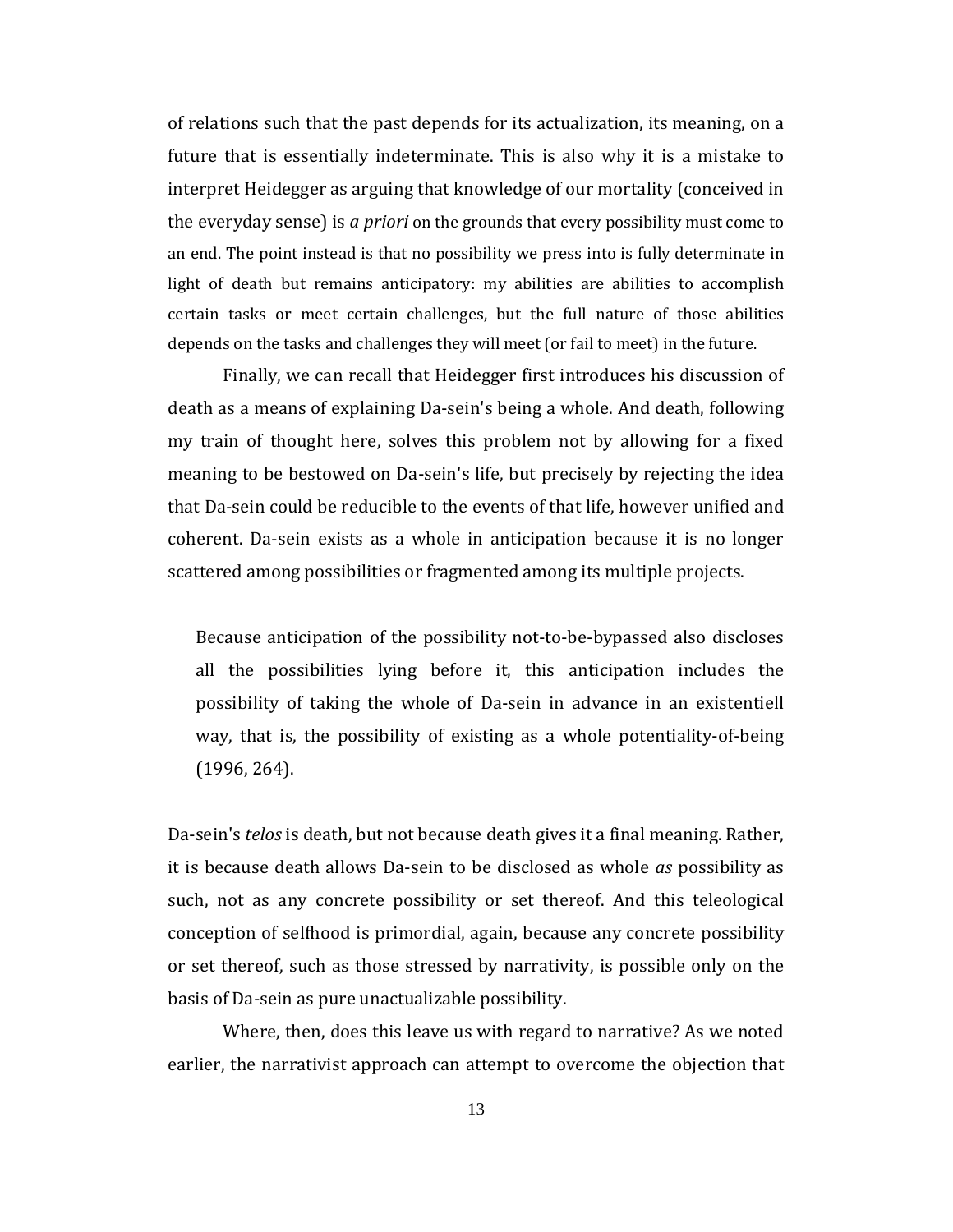it reduces life to the product of a past as an accretion by pointing out the role of the future in allowing for the revisability of the past. But how is this future understood? Recall, as Rudd points out, that on a narrative view, while the future is not something already set, it is something I shape my narrative toward, or something I am aiming to achieve. If so, then the future is not here taken in the mode of anticipation, but only expectation: it is not, in its meaning-bestowing capacity at least, an open future, but a pre-arranged one by means of which Da-sein attempts to grasp itself as fully actualizable. Far from allowing the future to thus give us a whole on the basis of which the past can be interpreted, this appeal to the future serves to obscure the very source of any possible meaning the past can have. Nor can the narrativist appeal to the future by pointing to death rather than some overarching plan, since death is just what reveals to Da-sein the necessary contingency of any attempt to understand itself in terms of the concrete, existentiell possibilities of its life.[4](#page-13-0)

## 6.

 $\overline{a}$ 

Now we can turn back to narrative's difficulties with the past. On Schechtman's view, self-narrative allows us to constitute ourselves by unifying the features of our lives that matter to us, and thus to take responsibility both for those features of our past and the actions we project on their basis. As she puts it, 'a person's identity ... is constituted by the content of her self-narrative, and the traits, actions, and experiences included in it are, by virtue of that inclusion, hers' (1996, 94). This view has much in common with Harry Frankfurt's argument that we can be responsible for our

<span id="page-13-0"></span><sup>4</sup> In Heidegger's terminology, an "existential" refers, roughly, to a structural feature of Da-sein's existence; an "existentiell," on the other hand, refers to the way in which the existential is in fact filled out in the course of a given individual's life.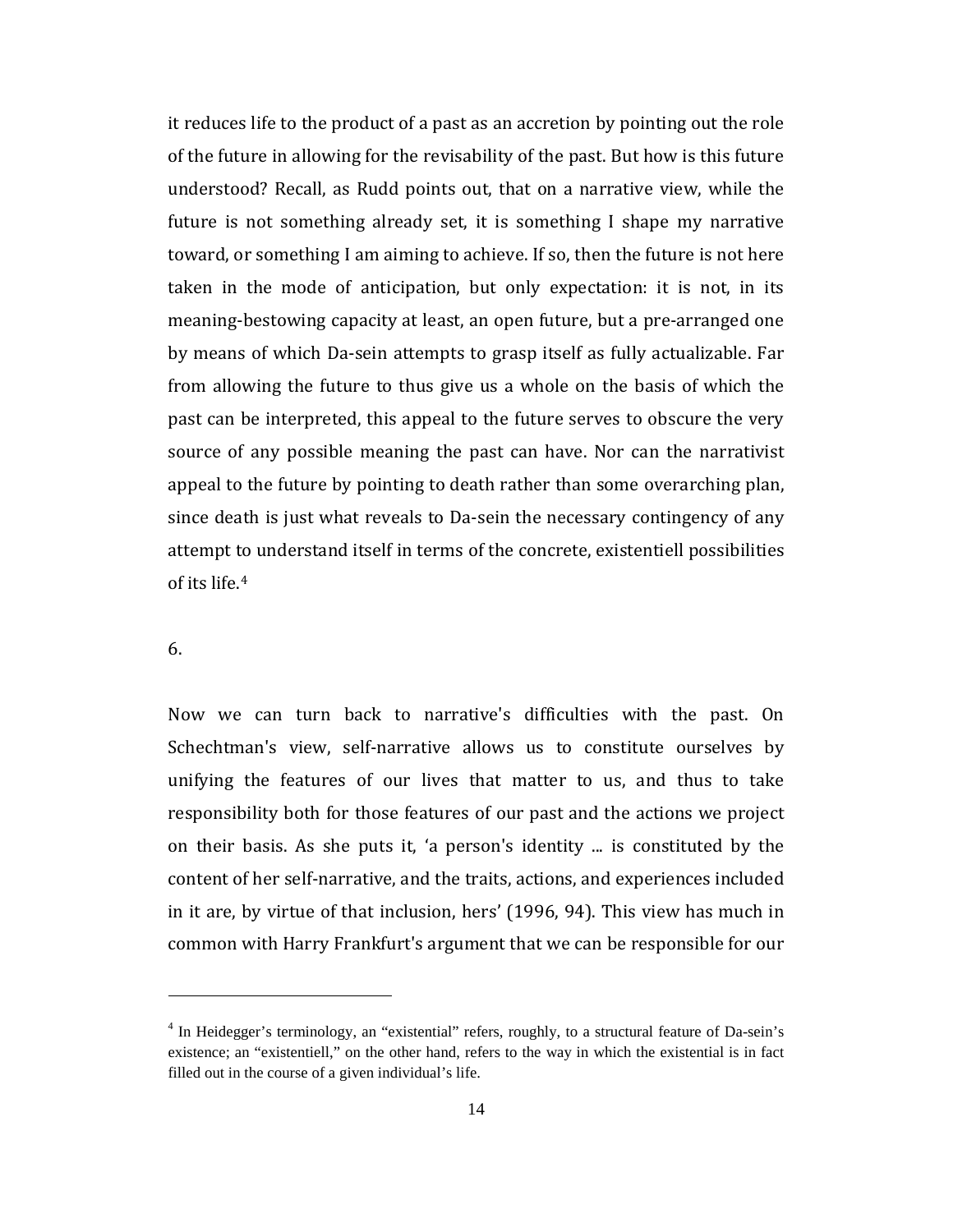actions insofar as they proceed from desires with which we identify (Frankfurt 1982). Frankfurt's recipe for establishing the unity of our will, or practical identity, is thus to identify with some desires and exclude others as foreign (Frankfurt 1992). But while such a strategy seems to suggest how coherence might be possible, it raises a problem noted by David Velleman (2002): if some of our desires continue to operate but are excluded from our will, this sounds like a recipe for illness of the sort Velleman locates in the case of Freud's Rat Man. Far from being unified, the agent is divided among competing desires, some of which she has lost the ability to reign in because she has ruled them out of her identity. The better strategy for unity, Velleman argues, would surely be to strive for a greater self-understanding and thereby to seek coherence among our motivational states. We can call this the Fragmentation Objection.

Schechtman can avoid its consequences by agreeing with Velleman: the aim should be to attain a greater self-understanding, and one does so precisely by developing a better self-narrative. In fact, Schechtman does insist that the ideal of narrative is perfect intelligibility, 'a life story in which every aspect coheres with every other' (1996, 97). She simply notes that human beings cannot attain this ideal. But I think the Fragmentation Objection goes deeper. One objection to narrativity is the problem of selfdeception. Critics like John Lippitt (2007) have argued that since we can be self-deceived in our self-narratives (indeed, Strawson suggests that selfdeception is intrinsic to narrative), our identities cannot themselves be constituted by narrative. But it seems narrative can survive this version of the Fragmentation Objection as well. As Anthony Rudd notes, the only way to expose a narrative as a self-deception is to tell a better narrative (2007, 548 n. 8).

But a deeper problem may lurk in the background. Strawson points to it when he invokes Sartre as a critic of narrative, who thought that narrative is both unavoidable and undesirable, that it necessarily involves self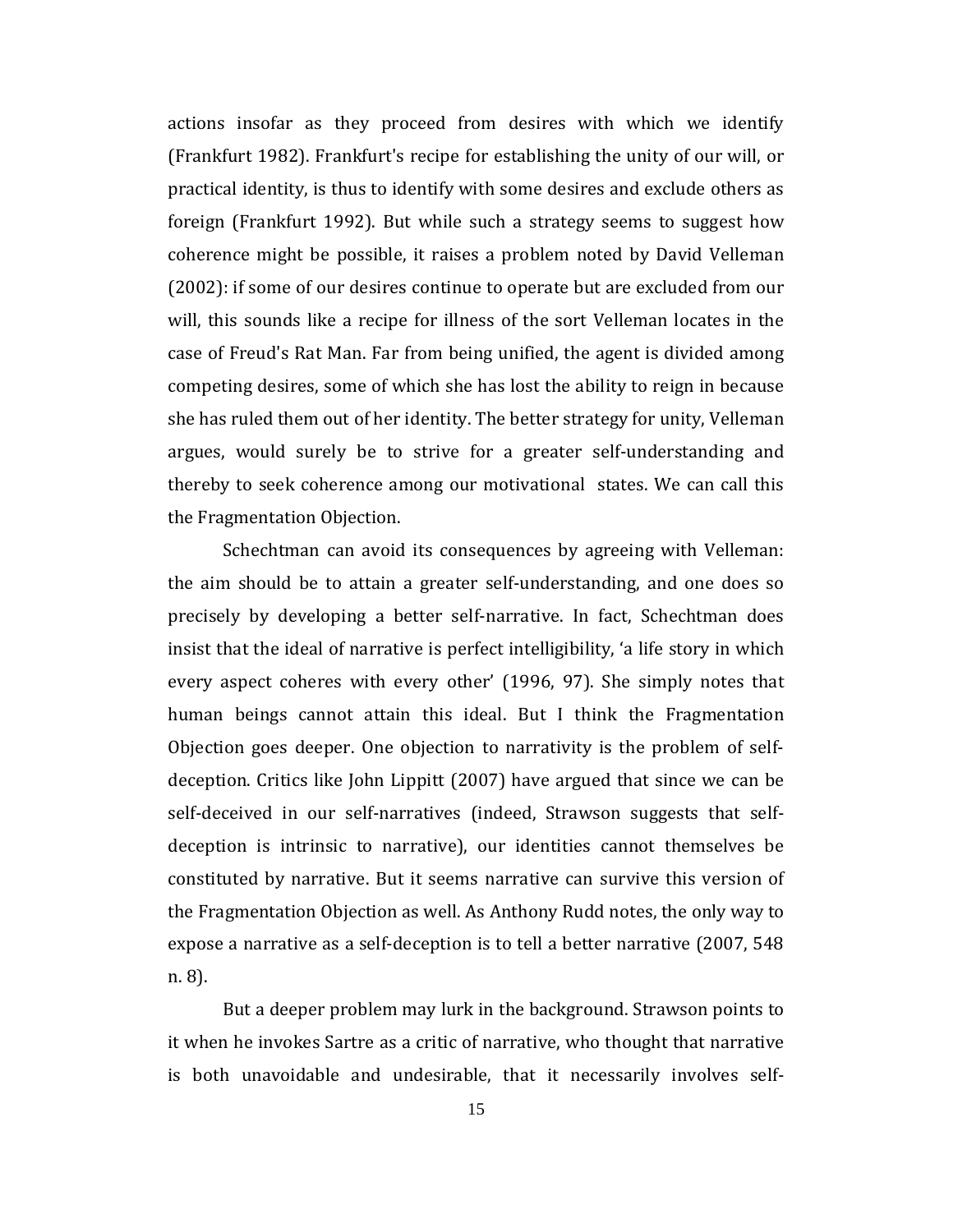deception. It involves self-deception necessarily because a narrative self is necessarily fragmented. We can see this by returning to Frankfurt's problem. Insofar as I have conflicting desires, any act of identification, like any unifying narrative, will simply mask the problem and, in fact, exacerbate it. Any life, however, is shaped by a multitude of divergent contingencies. That shape is masked by narrative, but not eliminated. And the solution cannot be to keep looking for a better narrative, because attempting to bring every aspect that has shaped one into a narrative will simply destroy the narrative structure altogether. Unity is necessarily exclusive in a life because it is an abstraction from many events and actions to a smaller number of patterns of facts and actions. The point of the Fragmentation Objection is just this: a concrete life is necessarily fragmented in such a way that it cannot be unified by a narrative without confabulation.[5](#page-15-0)

A defender of narrative might try to incorporate this point. Malpas, for example, noting that even the best of us occasionally act irrationally, mistakenly, or out of character, grants that 'every life is but imperfectly integrated and the connections that go to make up a life, any life, always display an element of fragmentation' (1998, 123). But he concludes from this that, since our lives *do* have a unity, all this shows is that the unity is not a fact that precedes our *making* it a fact; that, in other words, the unity of our lives involves a unifying *activity* on our part, the activity of living. In this activity, on his view, we are constructing a narrative, since 'one can also understand the unity and integrity of a life in terms of the unity and integrity

<span id="page-15-0"></span><sup>&</sup>lt;sup>5</sup> More recently, Rudd has argued that even if our narratives sometimes falsify, this implies that there is something to falsify, i.e., some truth about our lives. And this truth, he argues, must itself have a narrative structure, such that there is some "ideally truthful narrative" that corresponds to it, regardless of "whether or not this ideal narrative is ever actually told" (2012, 181), although he insists that both our implicit and explicit narratives may sometimes succeed in corresponding to this ideal. But if I am right here, then either there could be no such ideal narrative, or it would be unrecognizably different from other kinds of narratives, because it would have to lack unity. It is also unclear how there *could* be such an ideal narrative, given the revisability of narrative discussed below.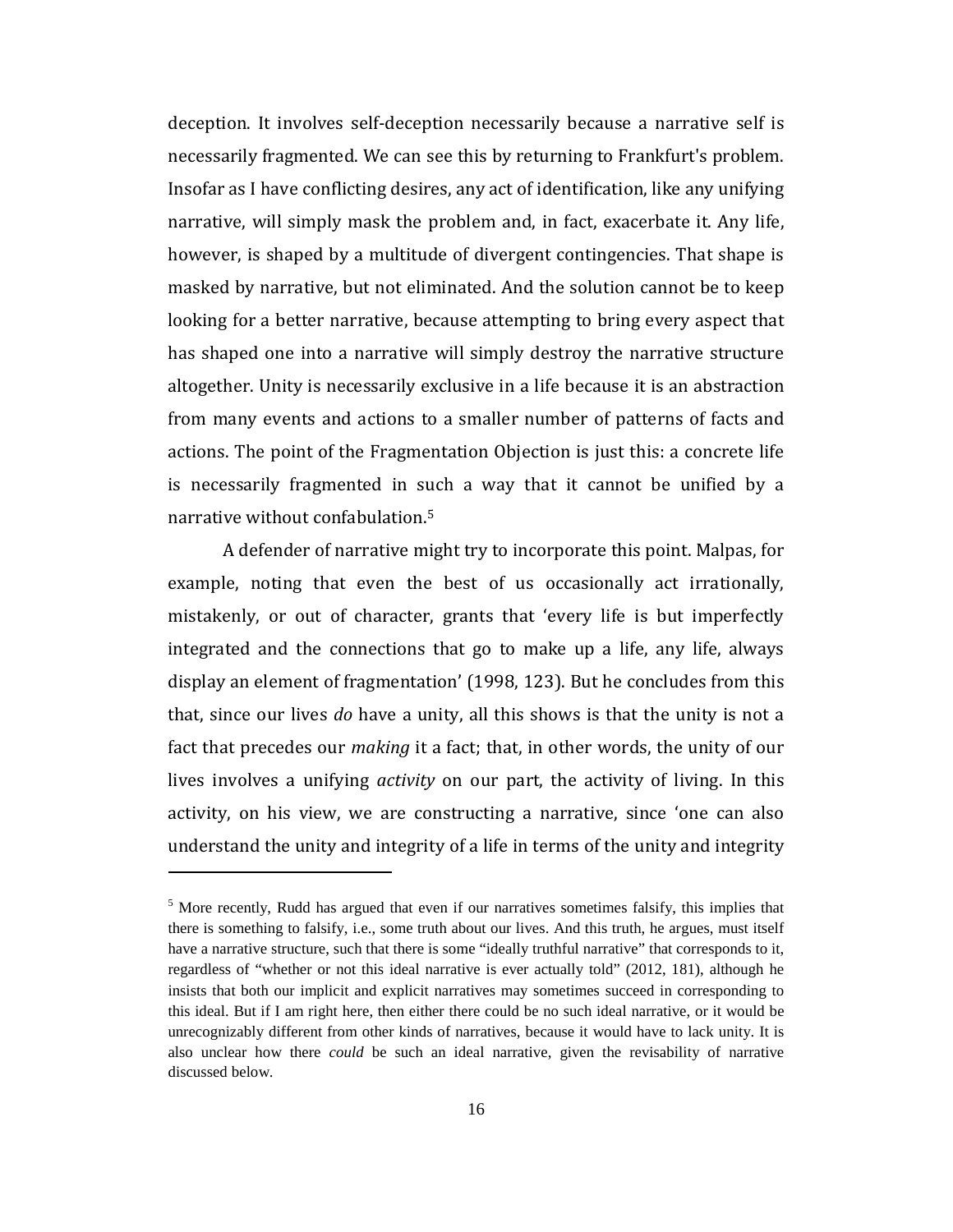of a particular life-story' (1998, 127). Malpas's claim seems to be that although our narratives are always fragmented, it is still possible for our lives to have unity—that our lives have this unity, in fact, by *virtue* of our imparting a narrative structure on them. But this seems to me the exact wrong conclusion to make, because the conclusion already *presupposes* that the unity of our lives is a narrative unity. But what the fragmentation of narrative shows is quite the opposite: insofar as the narratives of our lives are fragmented, whereas our lives have a unity, our lives *cannot* be essentially constituted by narratives.

Schechtman wrote that the ideal for narrative is a story in which every aspect coheres with every other. But this isn't simply unattainable for human beings. This ideal is unattainable for narrative. Or, rather, it can allow for such coherence only at the expense of falsification. This is, in part, why Heidegger holds that Da-sein cannot be reduced to any set of its possibilities. Its potentiality for being a whole rests not on these concrete possibilities, but on its ultimate independence of them. This is why Augustine asked to be free of his memories: because he could become unified only by subsuming them to himself, rather than subsuming himself to them. A temporally extended unity, in the articulation of its parts, still fails to be a unity. A genuine unity is possible only as possibility: anticipation holds out the potential, never actualized, of a self unified in the fragmentary diversity of its pressing forward into its possibilities.

7.

To retrace the argument: the past is interpreted in light of the future. But the future, on the narrative view, consists of events that are planned for and expected. And so the past interpreted on its basis will likewise be composed only of events, an accretion. A narrative account, then, seems no better than a psychological continuity one, and narrative's contribution to our lives seems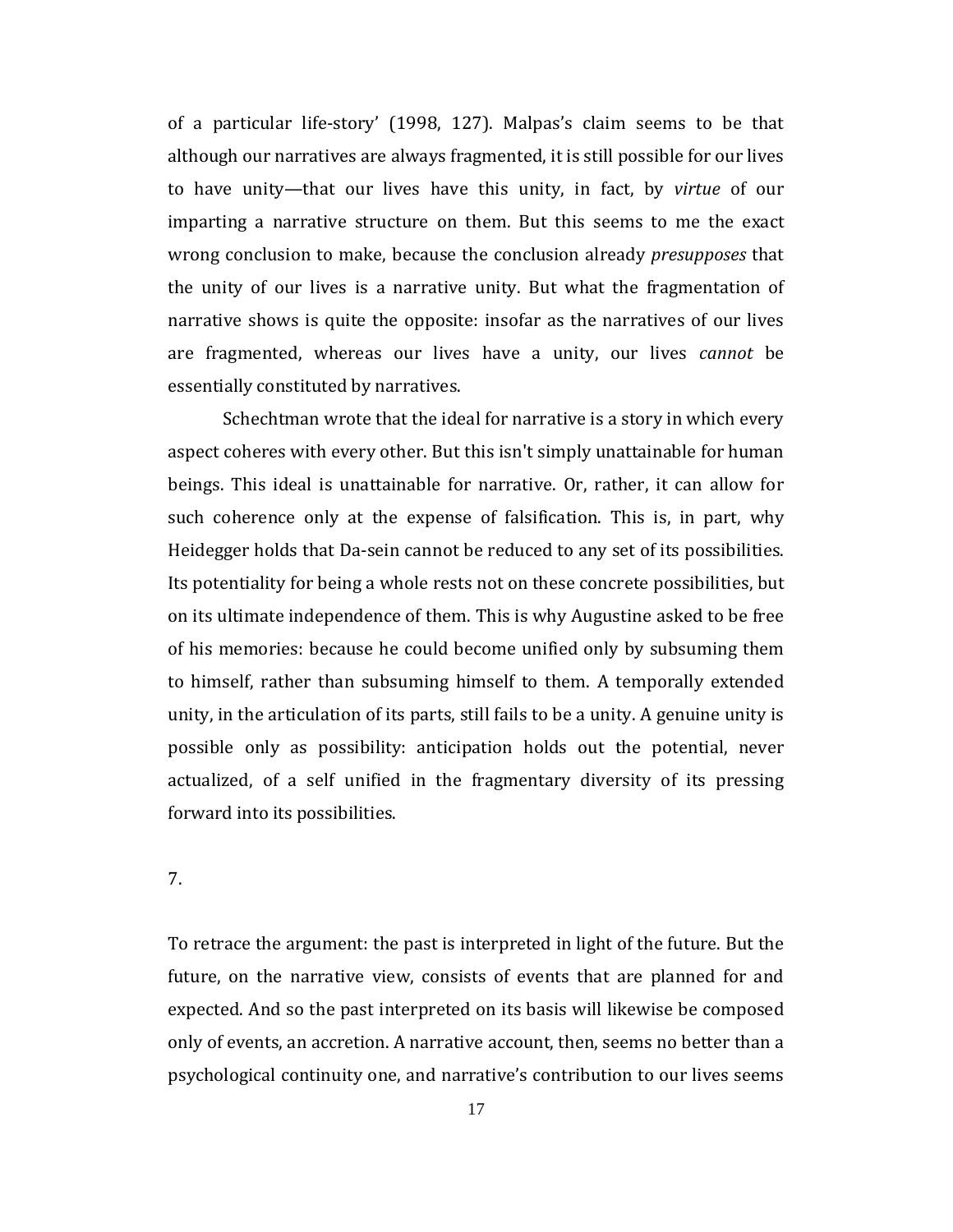negligible. But we should not reach this conclusion too quickly. What we should conclude is only that narrative, by itself, cannot accomplish what we might want it to accomplish.<sup>[6](#page-17-0)</sup> It can neither unify the self nor its past. As we have seen, there are some grounds for taking revisability—the fact that the past is interpreted in light of the future—to be a key feature of narrative, and this feature was supposed to explain why the narrative view is superior to psychological continuity: rather than keeping the past an accretion blindly pushing us forward, it allowed for revision of the past, and thus for a unification of the self, in accord with our aims in the future rather than the happenings of the past. But this, as I have been arguing, is precisely what is threatened by the Accretion Objection: once there is a fixed end, the narrative is fixed as well and the meaning of the past now hangs on whether the end can change.

Part of the problem lies in how we understand revisability. Schechtman notes that the meaning of events depends on their place in the whole, but this means primarily that the meaning of *past* events depends on the future events that stem from them. Thus, not only Schechtman, but also Fischer and Velleman (2000) have argued that the meaning of the past is revisable in light of the future, and Arthur Danto (1962) made 'narrative sentences,' sentences that describe one event in terms of another temporally removed one, central to a conception of history on which the set of true claims that can be made about any event is in principle unlimited, since it depends on how future historians will characterize it in relation to subsequent events. So unlike psychological continuity views, which naturally

<span id="page-17-0"></span> $<sup>6</sup>$  Again, Rudd now agrees that narrative does not do all this work alone. My claim, however, is</sup> that narrative doesn't unify the self at all. It does unify our agency, as I suggest below, but it does so precisely by *not* simply joining together all the elements of our fragmented lives, but by unifying some and excluding others. Narrative falsifies necessarily, and this is an exceedingly good thing, since it allows us to act.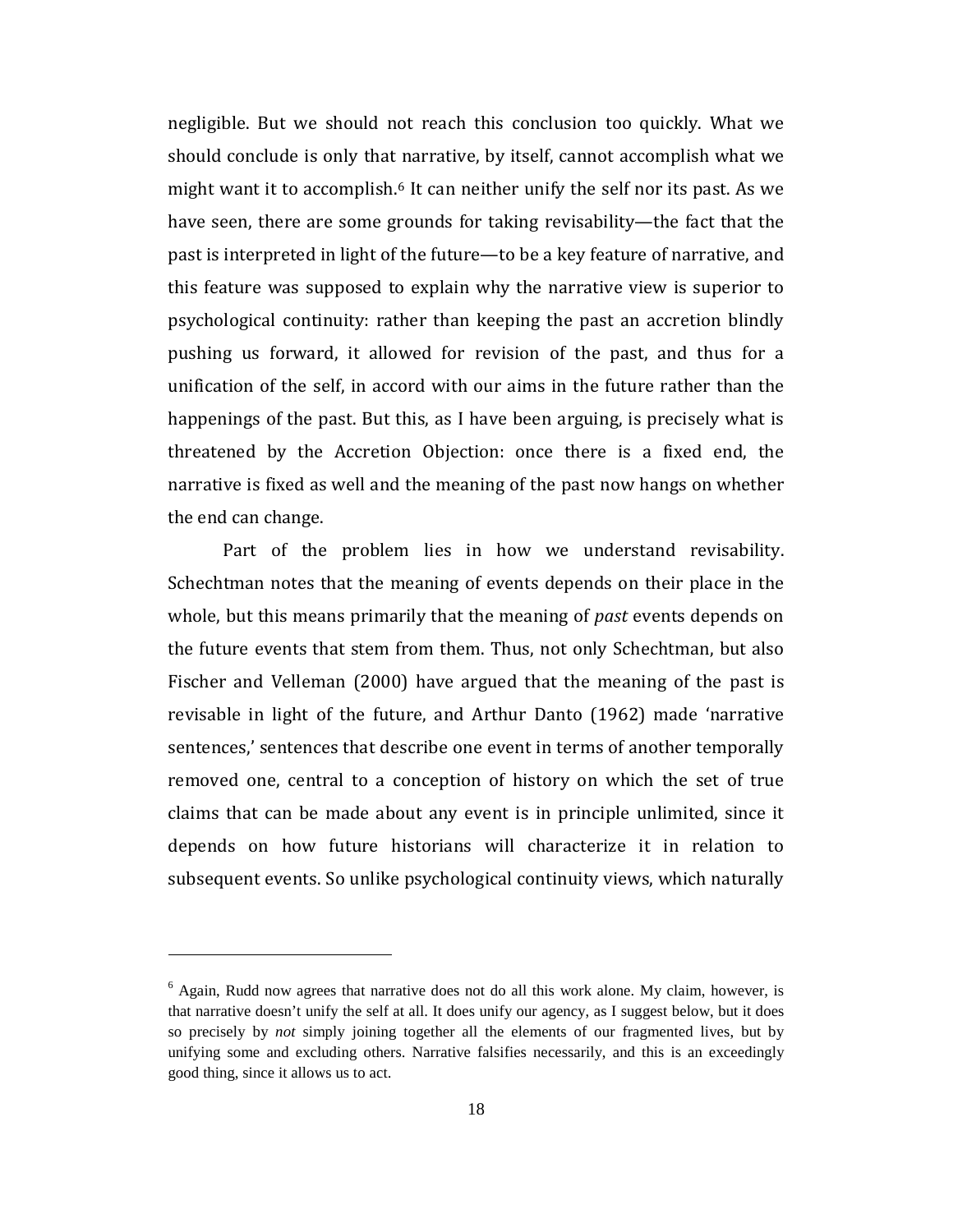go along with a conception on which the future is simply an outgrowth of the past, narrative allows the past to be malleable in light of the future.

This means that, for any event that will occur, the narrative of events that led up to it can shift, even if slightly, to make the new occurrence intelligible in light of the previous ones. Thus, the past is revisable up to a point: once no further events occur that the past ones lead up to, it may appear that their meaning is fixed. This is why our aims—concrete events we hope and strive for—seem to give a life a definite shape and also why death, as the limit on future events in a life, may seem to give life a fixed meaning, reducing the elements of the narrative to an accretion. The Accretion Objection, thus, applied to narrative, threatens to reduce it to psychological continuity. On the other hand, when defenders of narrative identity appeal to the claim that narrative adds something to the psychological continuity account by introducing the whole against the background of which the elements in the continuity are to be understood, they run into the Fragmentation Objection: narrative can at best make *some* of the events of a life coherent, but it does not provide the unity in light of which all the elements of the life can fit together. It describes that unity.

A powerful way to respond to the Fragmentation Objection, then, is to accept that narrative does not itself create personal identity. It brings out the elements of that identity by interpreting them in light of a projected whole, though the whole itself is not constituted by narrative. And if we take that whole to be one in which the self is unified as possibility in light of a future that is open, anticipatory, we have the emergence of a picture of personal identity that can ground a view of narrative that is not weighed down by the Accretion Objection. On the psychological continuity view, the future follows causally from the past. But on a view in which the past draws its meaning from the future, if that future remains unfixed, then the past too is never entirely fixed; what we have been depends in part on what we will be, but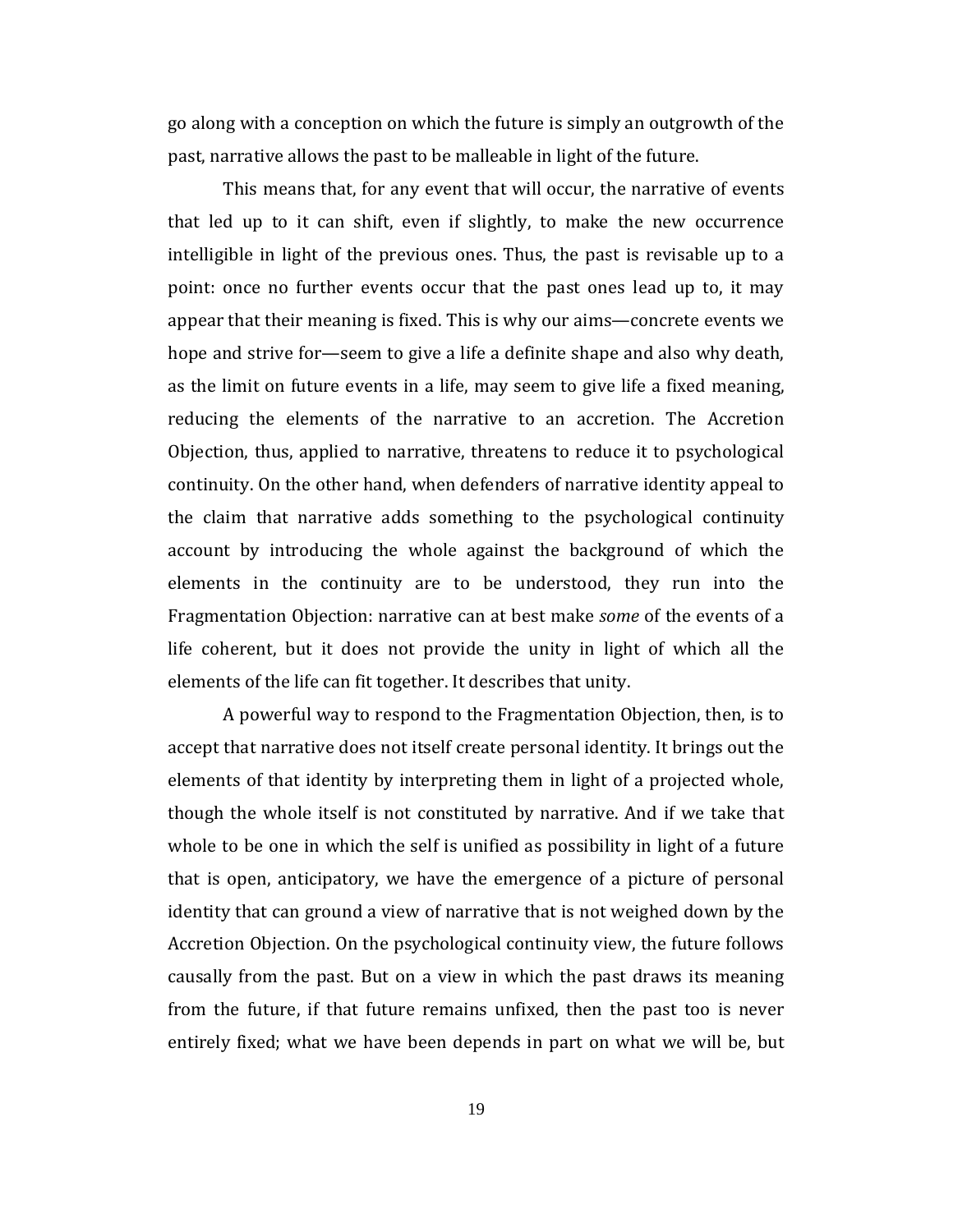what we will be is not in turn determined—though it may be constrained by the past.

Narrative can thus be seen as helping to adumbrate a metaphysically prior identity and, as I will suggest in a moment, to guide its practical manifestation in the world as agency. The question is which identity underlies narrative. If the base identity is taken as constituted by psychological continuity, narrative works to make *sense* of that identity, to make it not merely a causal story but one that resonates emotionally and makes sense, in which certain events are *meaningful* apart from their role in the causal nexus. And it can help guide agents in the future by reflecting on their meaningful past and understanding how best to accomplish what they would—in light of this past—find meaningful in the future. Peter Goldie (2012, Ch. 4), for example, develops a role for narrative in agency that fits well with continuity theories of identity. In reflecting narratively on their past, agents can discover how they respond to the events of that past and in turn construct narratives that aim to minimize the negative and increase the positive in the future. By in turn responding positively to such narratives and rehearsing them, agents can turn those narratives into intentions, and eventually into settled dispositions of character. On this view, then, narrative can both interpret the causal nexus (or some strain of it) of the agent's past and itself enter causally into that nexus by generating future behavior in light of the agent's response to that past. This picture allows for a certain degree of revisability—how we narratively interpret the past will have an effect on how we respond to it and in turn how we act in light of that response—but how we revise the past, and thus how we act on the revision, will in turn depend on the past.

How would the other model look? Velleman (2006) has proposed one way in which narrative can influence the machinery of agency: we choose our actions on the basis of what makes sense. So in deciding how to act, I might retrace a narrative thread leading up to the present and see what makes the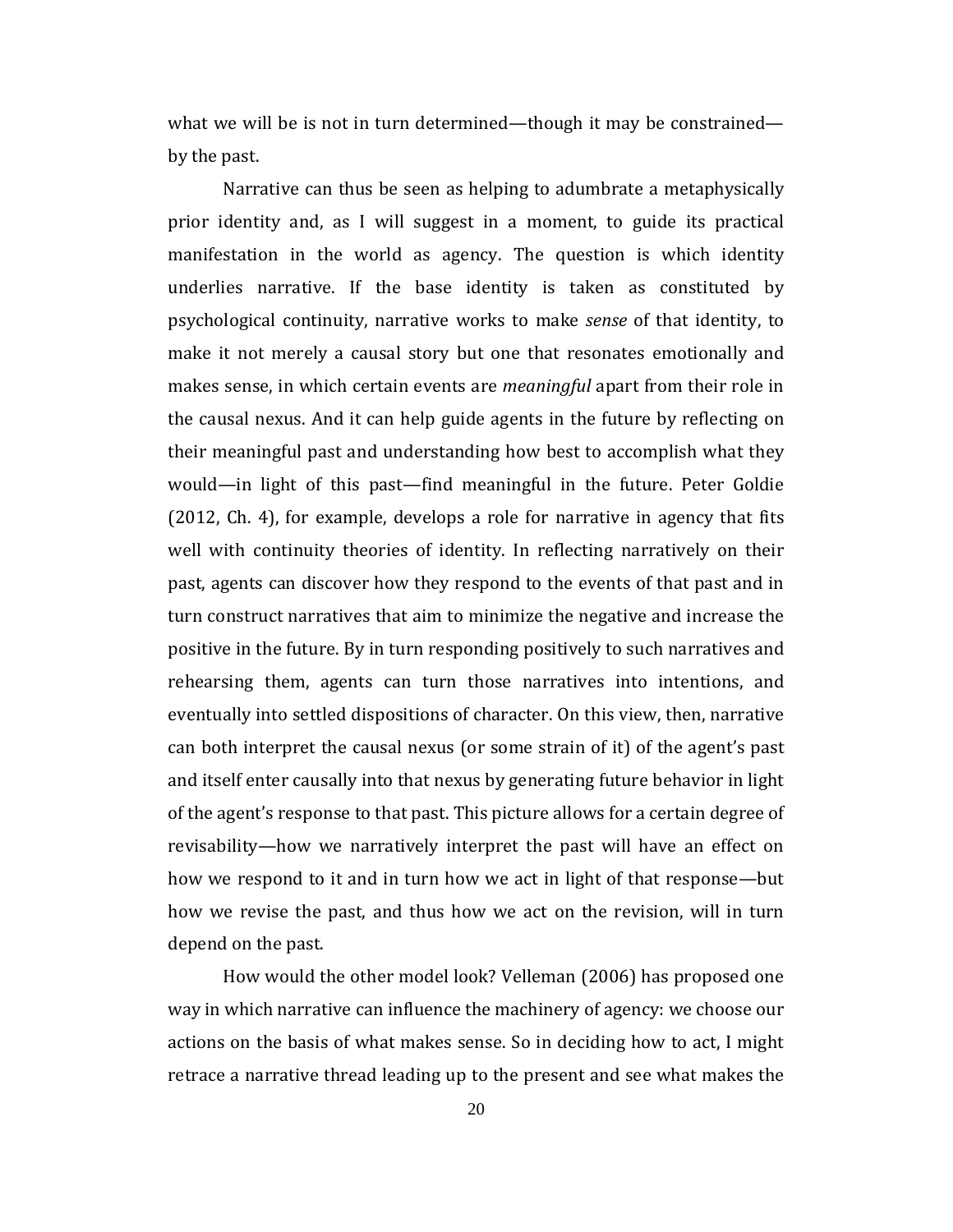most sense to do in light of this thread. This model strikes me as too simple, however. On Velleman's picture, we seek to do what makes sense to us. But the problem is that, thanks in part to fragmentation, our actions—especially those that are not habitual but require deliberation—will sometimes fail to perfectly cohere with the past, or they will cohere with some aspects better than others. While we can attempt to mitigate this lack of coherence in the course of deliberation by seeking the most comprehensive narrative, we can also mitigate it retroactively: we can understand the narrative thread leading up to the action in light of the action itself. Just as an action can follow on as the most coherent continuation in a narrative, so the most appropriate narrative of the past can vary with future action; I may choose the calico shirt as making the most sense of my narrative self-understanding as a flamboyant dresser, but if I choose to wear a charcoal sweater instead I may reconsider whether my occasional flamboyance may not be simply a desire to conceal an underlying conservative streak.

So narrative need not simply trace a line to future actions from a past interpreted in light of a fixed end-point. It may also keep the past open on the basis of an important fact about the future: that it presents us with open possibilities that cannot be fixed by the past. In this way, the narratives of a life are different from those of fictional characters, as Bernard Williams noted: they are not presented as wholes (Williams 2009). But this fact need not mean that narratives are not significant (perhaps even essential) to our lives. It suggests only that life narratives differ from fictional ones in an important way: they resist the Accretion Objection. If they can do so, it is because the identity they elaborate in time is not primarily the identity of an underlying causal sequence, but that of a self defined by its openness to the future, essentially unfixed in its identity and thus (at least in principle) always capable of changing its past in light of the future, and thus of shaping its future differently in light of the newly interpreted past.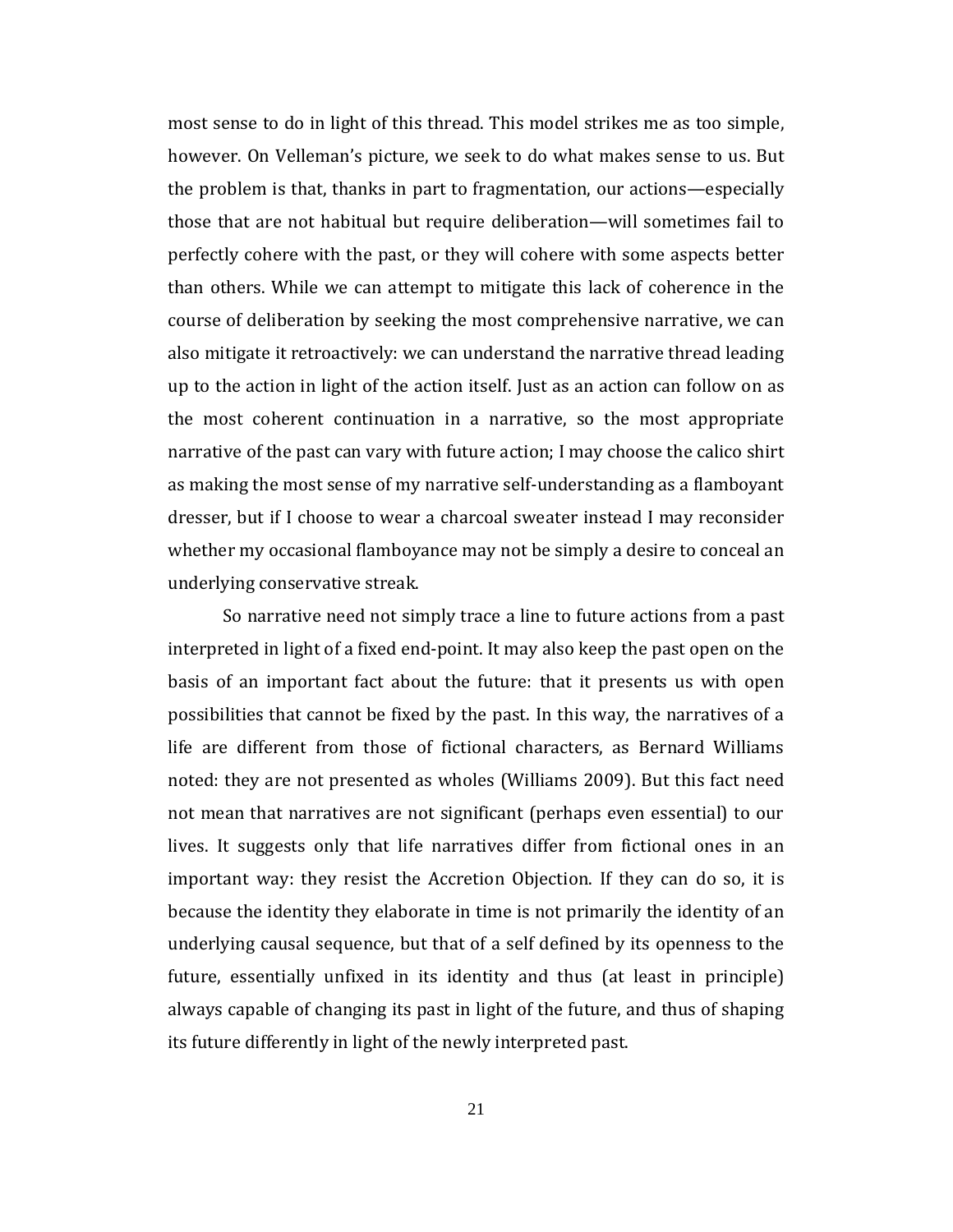The shift to a Heideggerian view of identity need not vitiate the psychological continuity account, however. In an important sense, the self remains a continuity of events and processes bound together by causal connections. But just how we are to understand those events and processes, how we are to make them meaningful in understanding agency, depends on the narrative by means of [w](#page-21-0)hich the elements in that causal chain are interpreted and connected. <sup>7</sup> And the narrative itself is always open to revision, because this narrative is tracing, in fragmentary fashion, the elements contained within an underlying unity. Just as, at any moment, I can carry with me my skills and character without retaining the memory of their acquisition, so the self may be contained in its future, while the details of that self, the precise connections by which it was formed and continues to form itself, are open to being laid out by narratives and drawn out in time. Perhaps what Augustine and Kant are after, then, is the unity of a self not constrained by its fragmented past, and thus capable of shaping itself in the present on the basis of a past that remains open in light of an anticipated future.<sup>[8](#page-21-0)</sup>

<span id="page-21-0"></span> $<sup>7</sup>$  For more on the implications of this relation between narrative and agency, see Altshuler (2014).</sup>

<sup>&</sup>lt;sup>8</sup> I would like to thank participants at the conference on Narrative, Identity and the Kierkegaardian Self, and especially Patrick Stokes and John Lippitt for helpful feedback on this chapter. Michael Sigrist was an invaluable conversation partner in working through these issues.